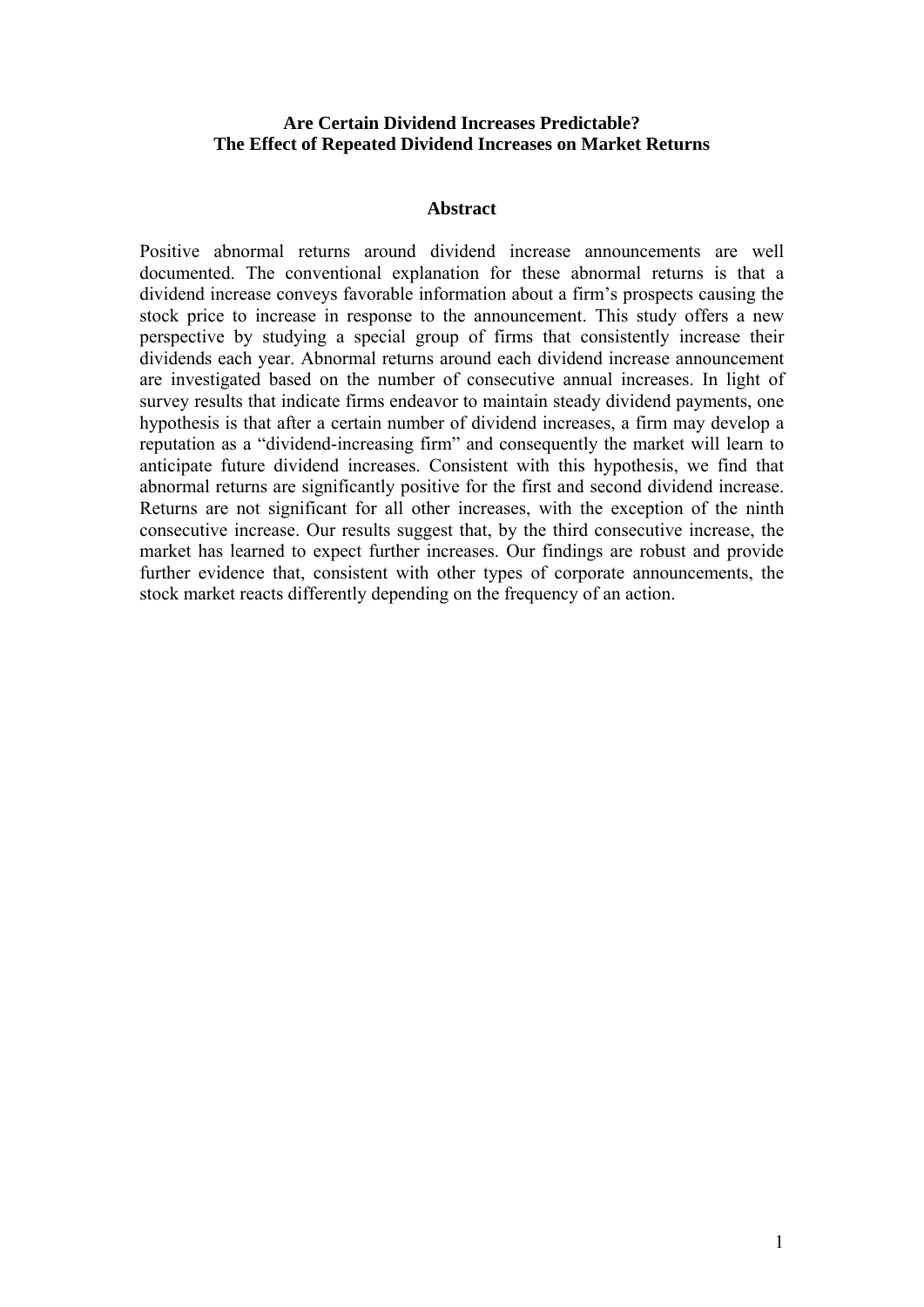### **1. Introduction**

There is a large body of evidence that shows that changes in corporate dividends are associated with abnormal stock returns and that the size of the dividend change is positively related to the size of the abnormal return.<sup>1</sup> Moreover, survey evidence reveals that the most common objective of dividend policy decision-makers is to maintain constant or smoothly increasing dividend payments while avoiding dividend decreases.<sup>2</sup> Consistent with these survey results, the empirical evidence in this study shows that, in practice, many firms' dividend policies are characterized by a pattern of steadily increasing dividends over time. Given that survey evidence reveals a clear desire to deliver steadily increasing dividends, and that dividend increases are associated with positive abnormal returns, a natural question arises: Do abnormal returns around dividend increase announcements differ depending on the firm's dividend history? This study seeks to answer this question by examining a large sample of repeated dividend increases. One hypothesis is that, if a firm has already increased its dividend several times, it may develop a reputation as a dividendincreasing firm. In this case, the market's anticipation of future dividend increases may result in lower observed abnormal returns when those dividend increases are announced since the expected increase will be impounded in the price prior to the announcement. If this hypothesis is true then one would expect that the number of prior increases might lead to more accurate predictions of future increases. For example, it is well-known that dividend initiations are associated with large positive abnormal returns. This finding is presumably due in large part to the unexpected nature of the change in the dividend from zero to a positive amount as well as due to the generally greater magnitude of the change in dividends at the initiation.

 1 Early work includes Pettit (1972) and Aharony and Swary (1980).

 $2^2$  See Lintner (1956) and Brav et al. (2005).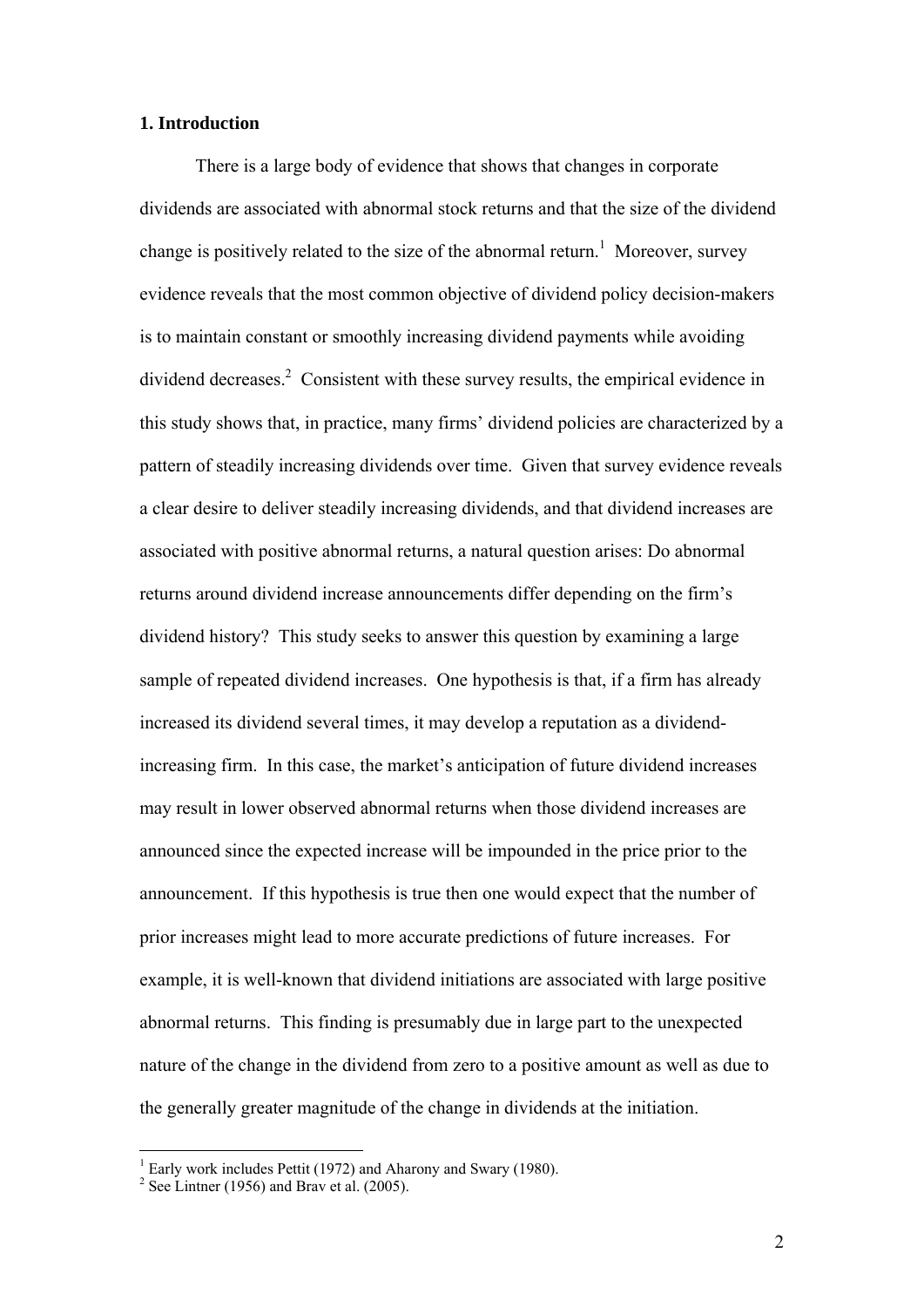Following similar reasoning, the first dividend increase after an initiation may be less expected than subsequent increases and consequently a larger positive announcementperiod abnormal return would be observed. However, it should also be true that the degree of surprise at the dividend increase announcement also depends on the length of time that has passed between one increase and the next.

To investigate our hypothesis, we identify the number of years of consecutive dividend increases for a sample of firms for dividend increases announced between 1999 and 2006. The abnormal returns are examined around the dividend increase announcement date after grouping each increase by its order of occurrence in the series of sequential increases. We find that the first and second increases exhibit significant positive abnormal returns, on average, while the abnormal returns surrounding the third and subsequent increases are not significant. This result remains after controlling for several firm characteristics and suggests that once a firm increases its dividend for two consecutive years, the market learns to anticipate future increases. While no analysis of the role of firm dividend histories and the effect on market returns currently exists, the market response to other repeated corporate events such as consecutive earnings increases have been examined. However, these studies do not examine abnormal stock returns around consecutive earnings increase announcements but instead investigate other aspects of the announcing firms' corporate performance.

The remainder of the paper is organized as follows: Section 2 provides the motivation for this study. Related research is discussed in Section 3. Section 4 explains the methods of data collection and sample construction, Section 5 presents the results and Section 6 contains our conclusions.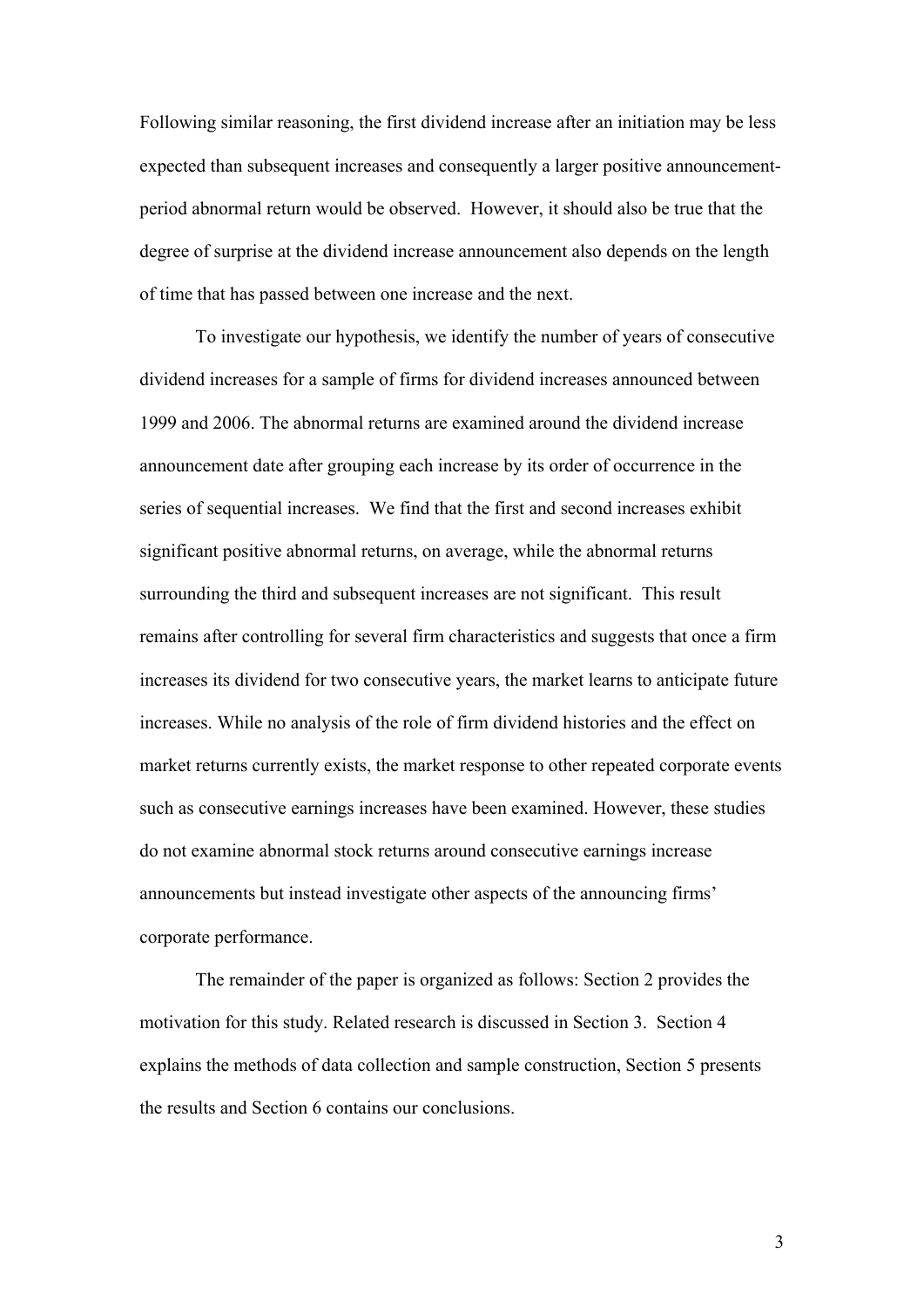### **2. Motivation**

This study investigates series of consecutive annual dividend increases to determine if abnormal returns depend on the sequential placement of the dividend increase within the series. Past studies of the stock price behavior of dividend increasing firms document significant positive abnormal returns for a narrow two or three-day window around the time the dividend increase is announced. There is also a general consensus that the size of the return is related to the size of the dividend increase and to firm characteristics such as the market-to-book ratio and firm size. However, past studies have not recognized that the number of consecutive dividend increases may also be an important factor.

Surveys by Lintner (1956) and Brav et al. (2005) indicate that those persons responsible for setting dividends generally advocate a policy of steady dividend increases and avoidance of dividend decreases. Lintner develops a model that relates current dividends to past dividends and incorporates the target dividend payout ratio along with a speed-of-adjustment factor. Evidence in Fama and Babiak (1968) indicates that firms do indeed exhibit dividend policies consistent with Lintner's model.

If unexpected dividend increases are associated with increased value then when a dividend increase is announced by a firm without any previous dividend increases, the stock price should increase significantly due to the unexpected nature of the increase. However when a firm has a history of steadily increasing dividends over time, the market may come to expect further dividend increases by the firm, particularly if a clear pattern of increases has been established. Consequently, when future dividend increases are announced, the stock price may not increase significantly simply because the increase was fully or largely expected and therefore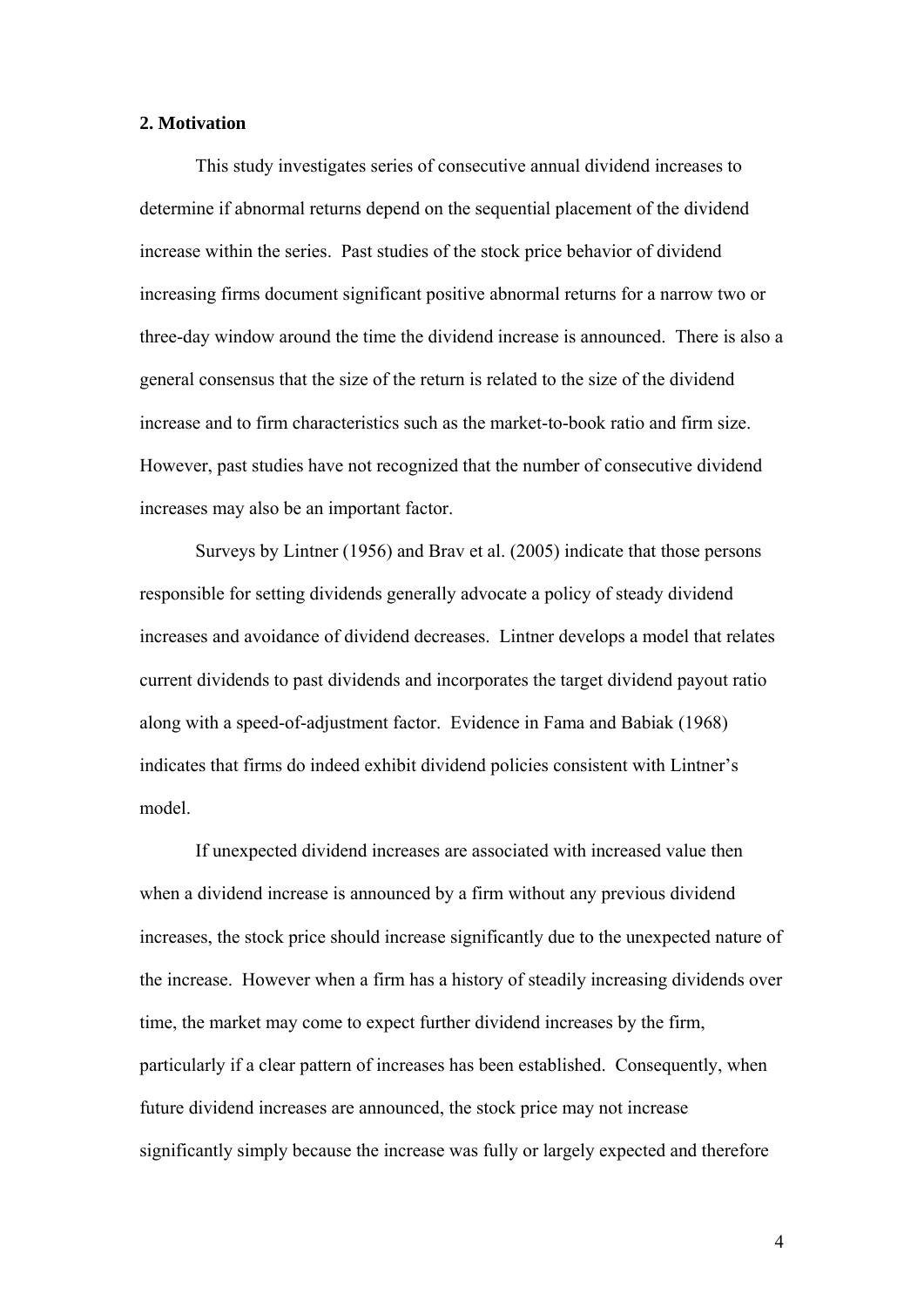the information contained in the announcement has already been impounded in the stock price.

As a final point of motivation, Mergent and Standard & Poor's have created a special category for firms that have a substantial history of consistent annual dividend increases.<sup>3</sup> In addition, numerous mutual funds have been created that invest solely in firms that have consistently increased their dividends. The investor interest in these funds further motivates a study of this important subset of firms.

## **3. Related Studies**

1

Numerous studies find that dividend increase announcements are, on average, associated with positive abnormal returns (e.g., Pettit (1972), Aharony and Swary (1980)). Many studies also find a significant relation between abnormal returns and various firm financial characteristics, such as dividend yield, firm size (Amihud nad Li (2006), the size of the dividend change (Yoon and Starks (1995)), market-to-book value (Lang and Litzenberger (1989)), investor's dividend preferences (Li and Lie (2006)), return on assets and systematic risk (Grullon et. al. (2002)), and the level of institutional ownership (Amihud and Li (2006)).

There have been only a few studies that investigate repeating corporate events. However, those studies generally find that the frequency of an event is important. For example, Barth, Elliott and Finn (1999) find that firms with at least five years of consecutive increases in annual earnings have higher price-earnings (P/E) multiples than other firms. Further, the P/E multiple increases for each additional year a firm extends the string of consecutive earnings increases. When the firms fail to increase earnings (by announcing instead a decrease in earnings), the string breaks and the

<sup>&</sup>lt;sup>3</sup> Mergent designates any firm that has increased its dividend for at least ten or more consecutive years as a Dividend Achiever. A longer, twenty-five year history of consecutive annual dividend increases is required to be included in Standard and Poors' 'S&P Dividend Growth U.S. Basket'.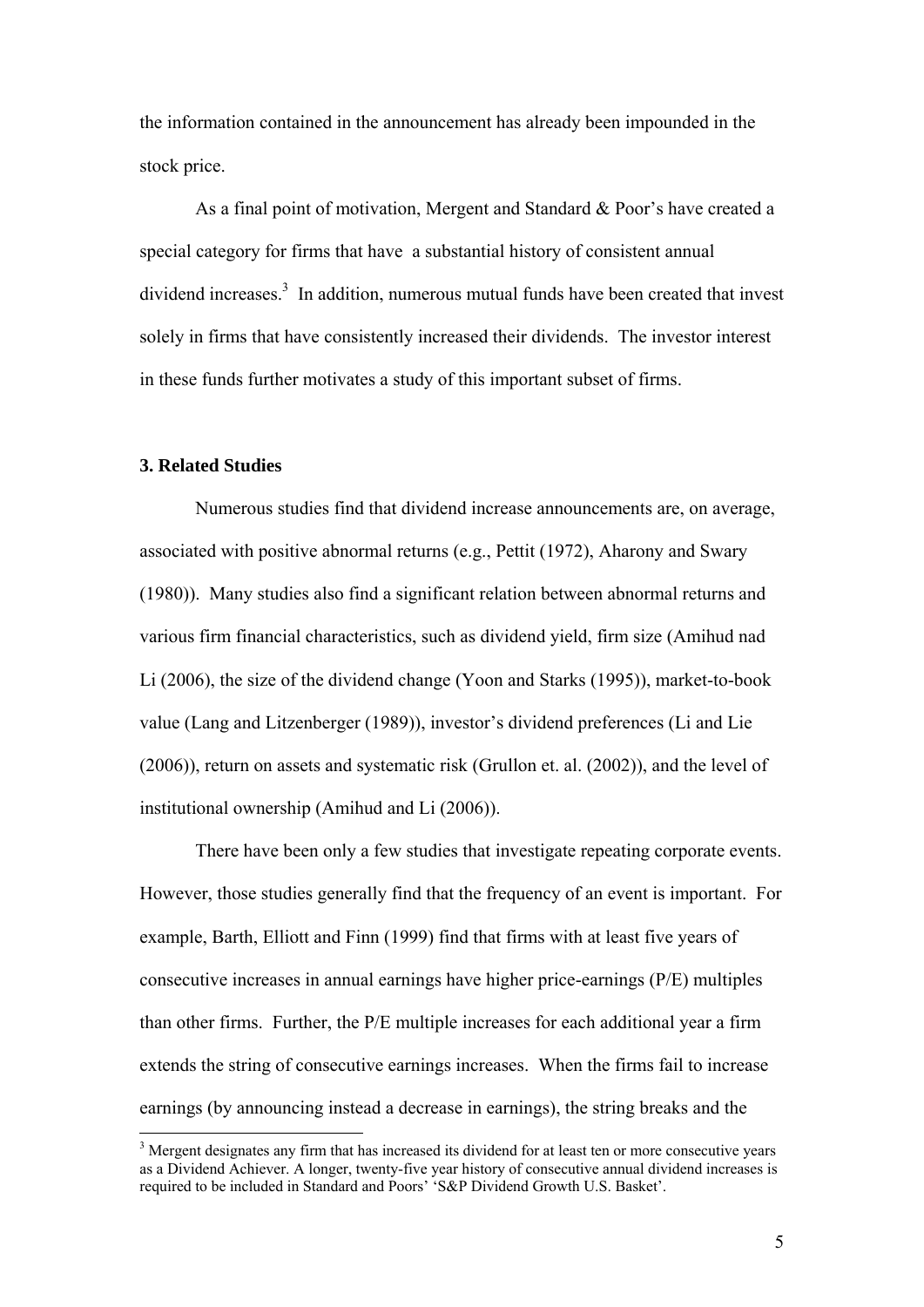price-earnings ratio premium disappears. In contrast to Barth, et al. (1999) who use annual data, Myers, Myers and Skinner (2007) examine firms with at least five years of consecutive quarterly earnings increases. These firms earn positive abnormal returns for each year of the five year sequence of quarterly earnings increases. Further, abnormal returns for the quarterly-earnings-increase firms are larger than those of annual earnings increase firms. At the announcement of the first decrease in quarterly earnings, the sequence breaks and there is evidence of significantly negative abnormal returns. In addition, abnormal returns are more negative the longer the sequence of past increases in quarterly earnings.

Bartov, Givoly and Hayn (2002) find that firms with a record of announcing earnings that either equal or exceed analysts' forecasts in at least nine of the past twelve quarters display significantly higher abnormal returns around earnings announcements compared to firms without such a record. They argue that, while the market might discount these firms because such a record is suggestive of earnings management, their results instead suggest the market attaches a premium to these firms due to the expectation of improved future financial performance. In a similar study, Kasznik and McNichols (2002) analyze firms that announce one, two, or three consecutive earnings surprises (earnings that equal or exceed forecasted earnings). They find that these firms exhibit higher abnormal returns during the year leading up to the latest earnings surprise announcement but that the magnitude declines with the number of consecutive earnings surprises. In addition, they find that the abnormal return surrounding the earnings surprise announcements are significantly positive but also decline in magnitude as the number of consecutive earnings surprises increases.

Gong (2005) presents evidence that as the number of previous positive earnings surprises increases, analysts' forecasts are revised upwards by a larger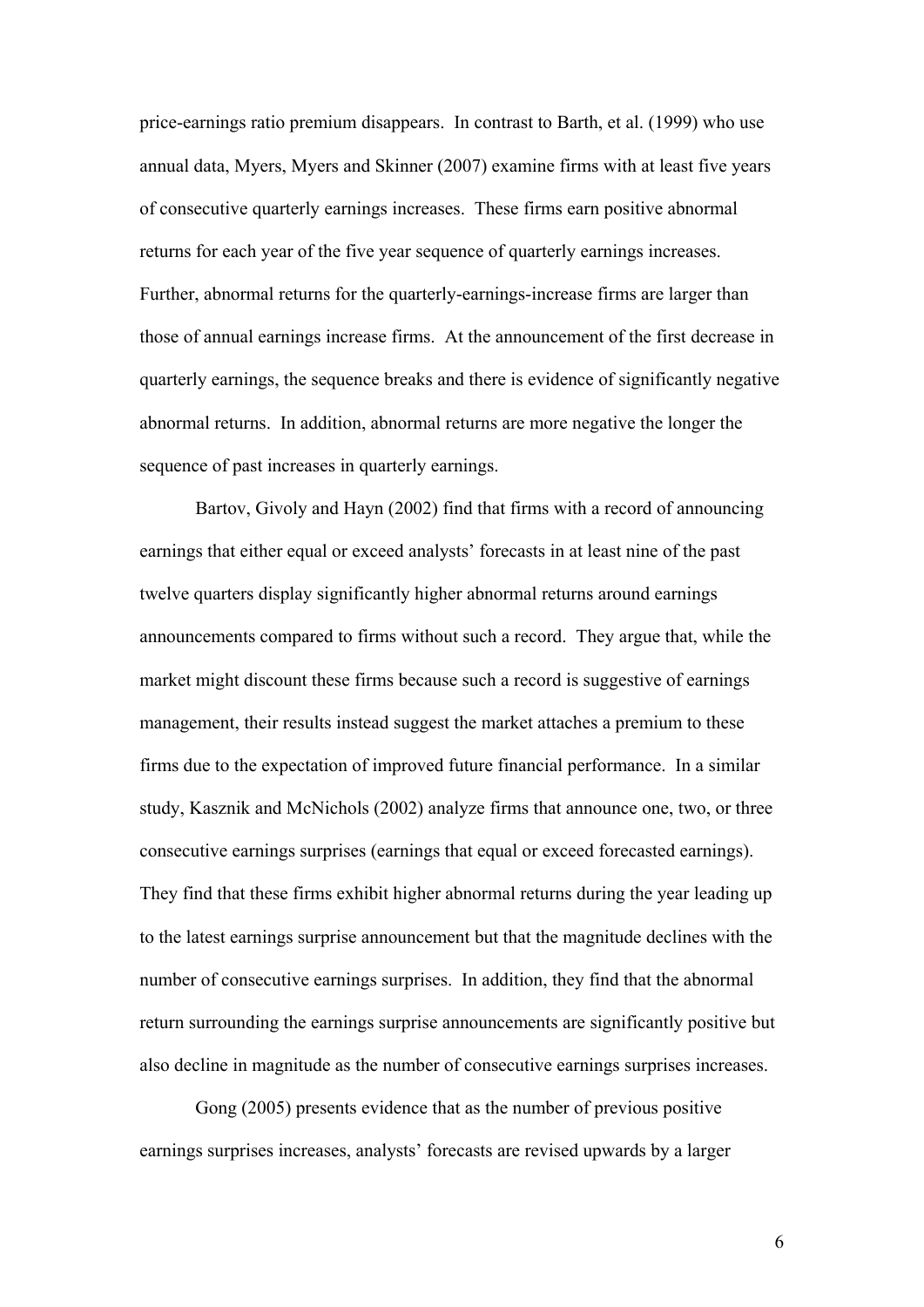amount. However, the error, as measured by the difference between actual earnings and the analysts' forecast of earnings, becomes larger as a firm extends its series of previous earnings surprise announcements. Gong argues that analysts use the number of previous earnings surprises when making their earnings forecasts.

 D'Mello, Tawatnuntachai and Yaman (2003) study abnormal returns around the announcement of seasoned equity offerings (SEOs) conditioned on the number of previous SEOs. They show that abnormal returns become less negative in response to an SEO as the number of previous SEOs increases. The first three SEOs by a firm are associated with significantly negative abnormal returns and subsequent SEOs, with the exception of the fifth, exhibit returns that are not different to zero. This result is robust to controls for firm characteristics such as firm size and market-to-book ratio, firm exchange listing, and the dollar amount of the SEO. In a somewhat related study of U.K. rights offerings, Iqbal (2008) documents significant negative abnormal returns around the first and second rights offering announcement; however, by the third and fourth rights offering announcement, returns are not significantly different to zero.

Elliott and Hanna (1996) investigate the impact of the number of accountingrelated special items, such as write-offs, on stock prices around earnings announcements. Of the firms that declare one large write-off, about half go on to declare a second large write-off within the next three years. The sample of firms continues to decline by half by the time the forth write-off is declared. Thus, once a firm declares a large write-off, there is a reasonably good chance it will subsequently report additional large write-offs. The results show that for firms that have declared multiple large write-offs, abnormal returns exhibit a smaller response to unexpected earnings, relative to firms that have not declared any recent large write-offs.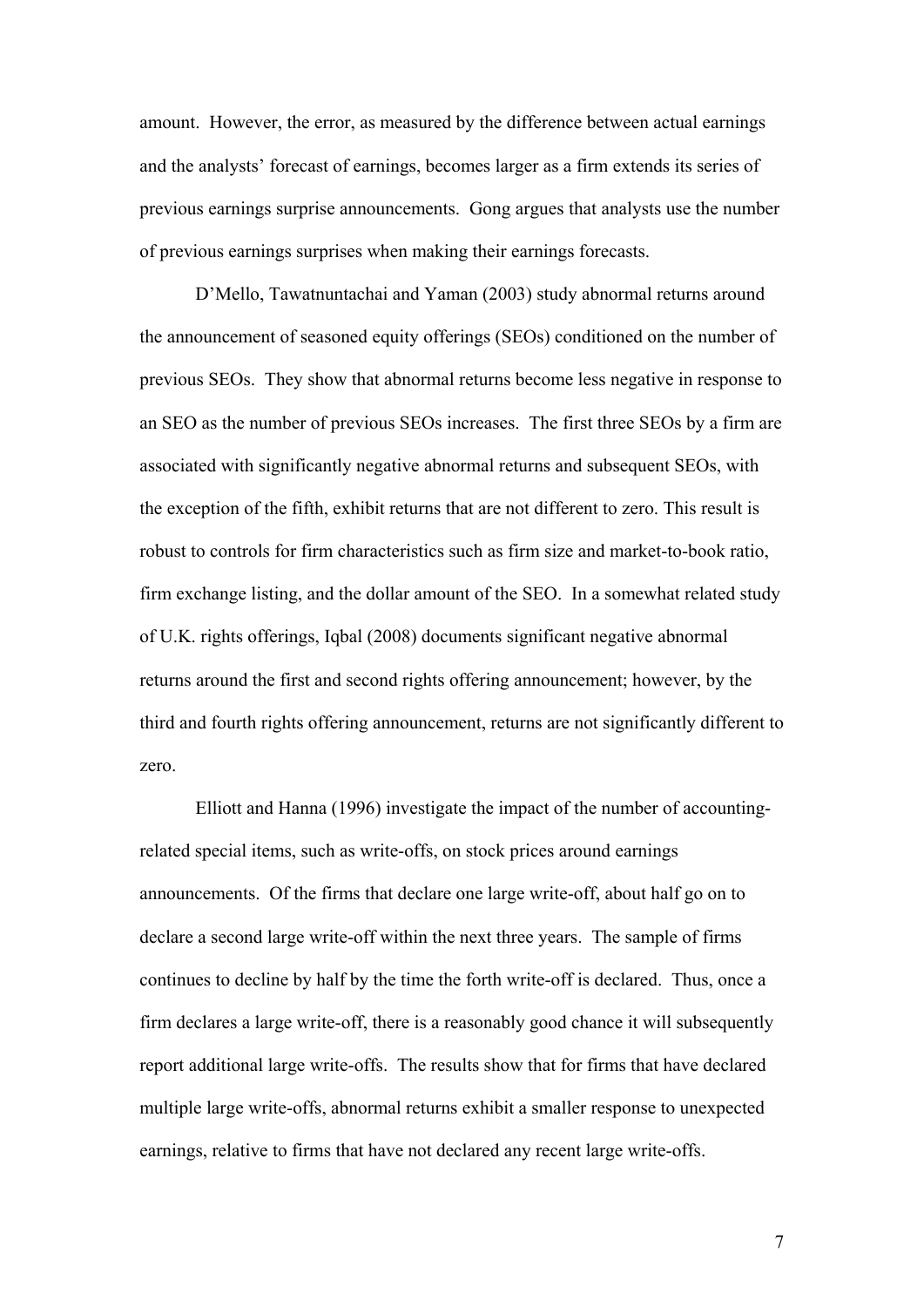Pilotte and Manuel (1996) count the number of stock splits made by a sample of US firms that announce at least two splits between 1970 and 1988. They find that abnormal returns around split announcements are smaller and less significant for firms that frequently split their stock compared to firms that infrequently split. By the sixth split, abnormal returns are statistically indistinguishable from zero. Their evidence suggests that either a stock split eventually becomes anticipated, the signal sent by a stock split announcement becomes weaker, or both. More recently, Huang, et al. (2008) identify all stock splits between 1967 and 2000 and then count only the number of splits in the five years prior to each split announcement. Relative to firms with three or more stock splits, firms with two or fewer splits exhibit a significant difference in return on assets, market-to-book ratio, and the one-year stock price return prior to the split announcement. However, in contrast to the result of Pilotte and Manuel, they find no significant difference in abnormal returns between the two groups around the split announcement.

### **4. Sample Selection and Descriptive Statistics**

1

Dividend information is obtained from the Center for Research in Security Prices (CRSP) database. All taxable regular quarterly dividends (i.e. dividends with a CRSP Distribution Code of 1232) with a declaration date during 1962-2006 are identified. Although this study examines abnormal returns around dividend increase announcements that occur during 1999-2006 only, to calculate of the number of years of prior consecutive dividend increases requires an analysis of firms' entire prior dividend history.4

<sup>&</sup>lt;sup>4</sup> For example, one firm in the sample increases its dividend once in 1971 and continues to increase the dividend exactly once every year until the end of the sample is reached in 2006. At the announcement of the dividend increase in the year 1999, this particular firm has a record of 30 consecutive years of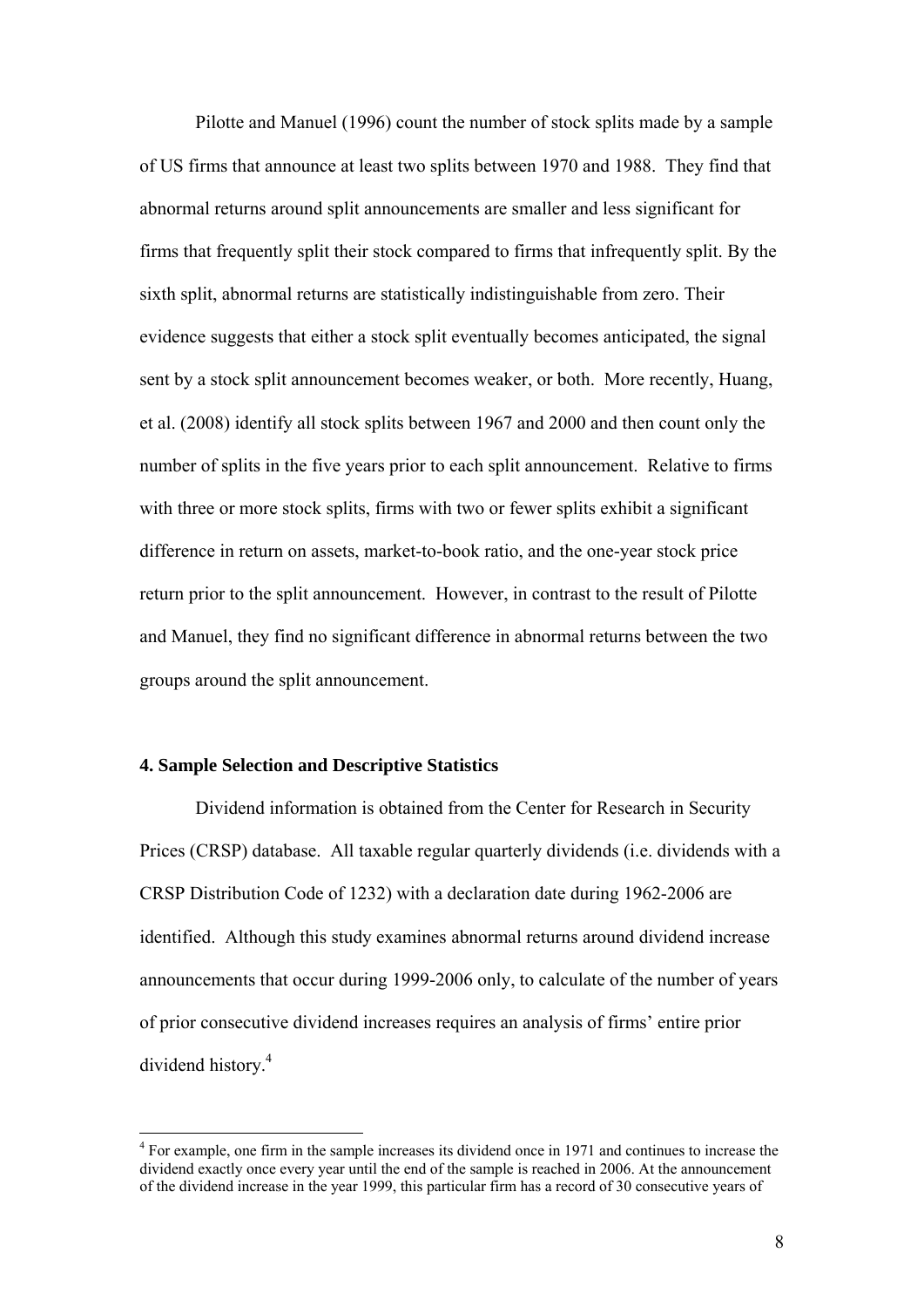For each firm, year  $t$  is defined as the year of the first dividend increase.<sup>5</sup> If the following three conditions hold:

- (i) Year  $t+1$  contains a single dividend increase,
- (ii) The amount of each of the dividends between the dividend increase in year *t* and the dividend preceding the dividend increase in year *t+1* are all equal, and
- (iii) The number of days between the declaration date (DECLDT) of any pair of two consecutive dividends between the dividend increase in year *t* and the dividend preceding the dividend increase in year *t+1* is less than 150 days,

then the number of years of consecutive single-year dividend increases corresponding to year  $t+1$  is set to '1'. Then, if the three conditions also hold true for year  $t+2$ , the number of years of consecutive single-year dividend increases is incremented by one to '2', and so on. The identification and counting of dividend increases continues until one of the three conditions fails to hold, or the end of the sample period is reached. Using this counting process, the same firm can have several dividend increase "strings" of varying lengths.<sup>6</sup> In the case of strings of consecutive earnings increases,

once-a-year dividend increases. Note that firms that increase the dividend multiple times in the same year are not included in the sample. 5 The first dividend paid by a firm is an initiation and since dividends do not exist prior to an initiation,

initiations do not qualify as a dividend increase.

<sup>&</sup>lt;sup>6</sup> For example, The J.M. Smucker Company commences paying dividends in 1965 and has a total of nine separate strings of consecutive single-year dividend increases. Of these nine strings, two are contained within the sample period 1999 to 2006. One string of increases starts in 1998 and ends in 2000 resulting in a string length of three. Here, the dividend increase in the year 1998 is assigned a '1', 1999 is assigned a '2' and 2000 is assigned a '3'. The year 2001 does not contain a dividend increase and thus the string terminates in 2000 with a 'length' of three. A second string commences in 2002 and continues to 2006, the end of the sample. Here, the dividend increase in 2002 is assigned a '1' and the number assigned to the dividend increase in each subsequent year is increased by one until 2006, which is assigned a '5'.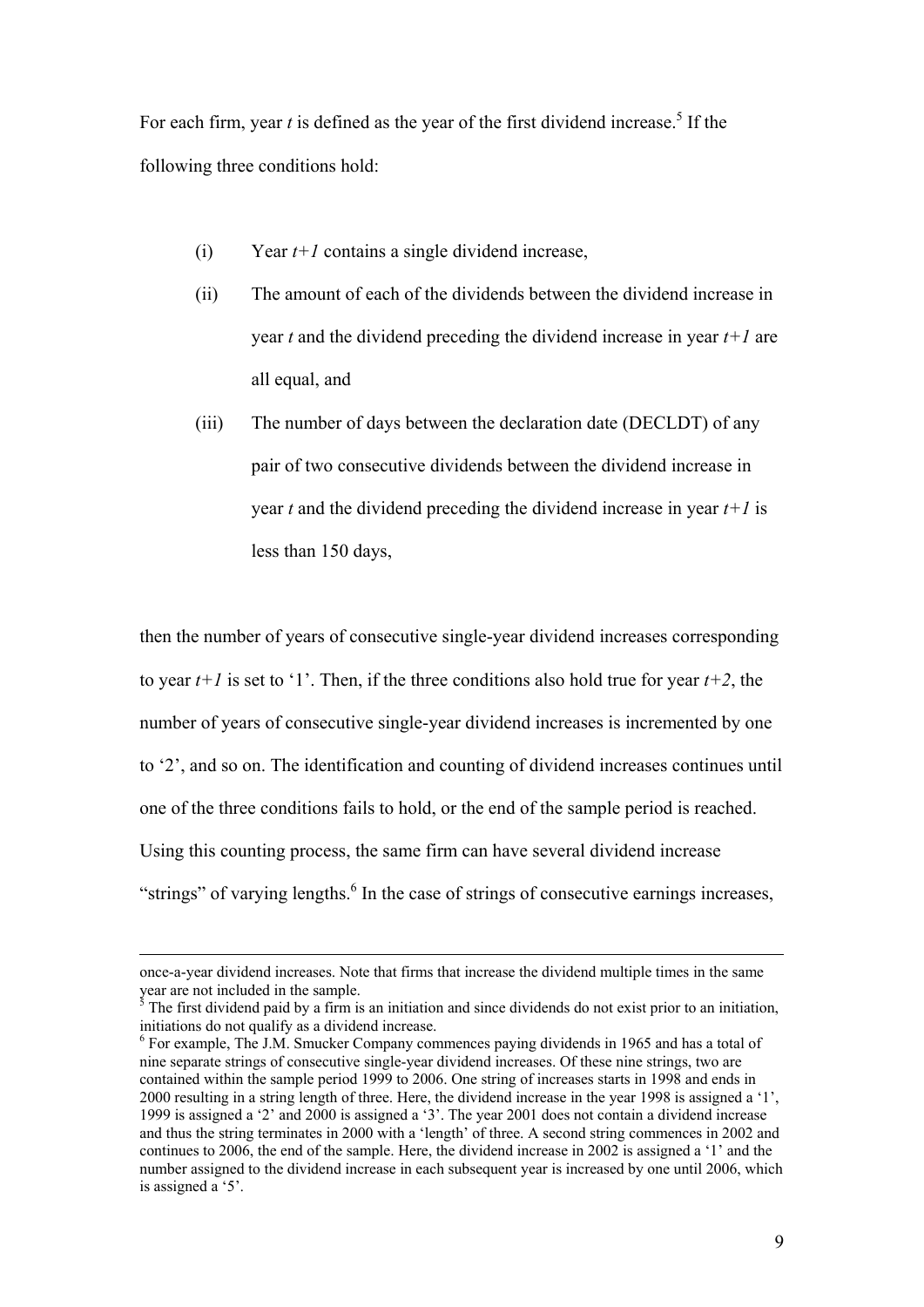a study by Myers et. al. (2007) retains only the longest string for each firm and another study by Barth et. al. (1999) does not make reference to multiple strings implying that their sample might contain more than one string for each firm.

Table I contains the distribution of the dividend increases partitioned by the number of dividend increases and year of announcement for the initial sample.<sup>7</sup> Reading along each right diagonal, the figure in the cell to the lower right is smaller than the figure for the previous year and previous dividend increase number due to firms that break the string of consecutive dividend increases. For example, 34 firms in 2003 have established a record of four consecutive annual single-year dividend increases. Of these 34 firms, 24 announce a dividend increase in 2004, extending the number of consecutive dividend increases to 5 while 15 announce a further increase in 2005, extending the string length to 6.

Almost 40 percent of the sample falls into the category of one dividend increase. As the number of consecutive dividend increases rises, the number of observations in that category falls but at a decreasing rate. For example, in moving from the 1-to-2, 2-to-3, 3-to-4, and 4-to-5 consecutive increases categories, the sample size decreases by about 57%, 41%, 36%, and 29%, respectively.

About 11 percent of the sample of dividend increases fall under the category of 10 or more consecutive increases. We place the twentieth and higher consecutive dividend increases into a single category, 20+. Less than 3 percent of the total sample of 4,948 dividend increases falls into this category. The fact that a large number of firms have built up such a long record of consecutive regular dividend increases supports Lintner (1958) and Brav et al.'s (2005) contention that managers try to maintain a pattern of smoothly increasing dividends and avoid dividend decreases.

 $<sup>7</sup>$  For each of exposition dividend increases that represent twenty or more consecutive annual dividend</sup> increases are combined in a single dividend-increase-number category of '20 or more'.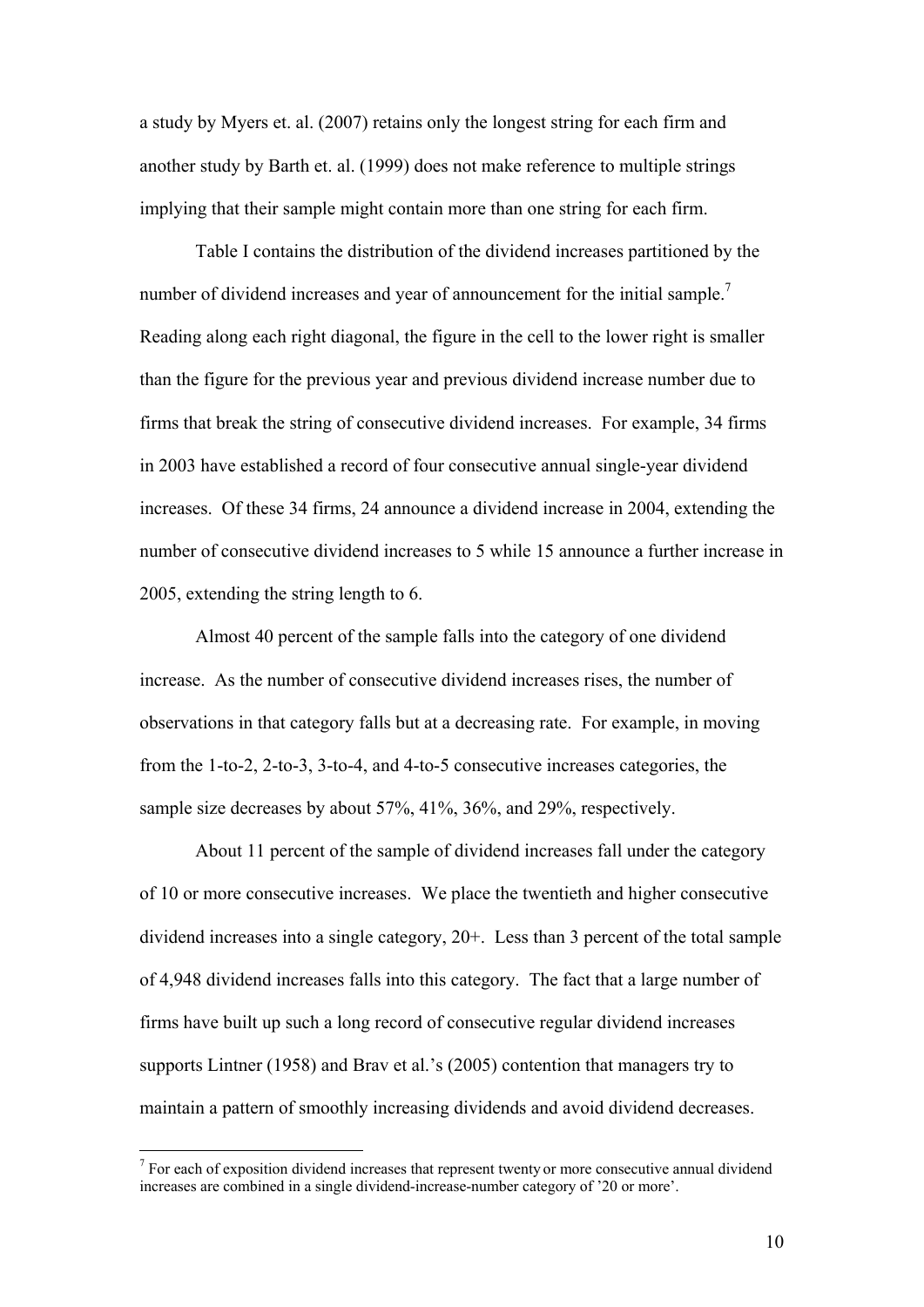The proportion of the number of observations in each category that announce a single dividend increase in the preceding year is presented in Figure I and shows that as the string of consecutive dividend increases gets longer, there is an increasing likelihood that the string will continue. Starting in year one, the proportion of firms that extend the dividend-increase string by one additional year monotonically increases for each of the first eight categories. For firms that have increased the dividend once a year for eight consecutive years or more, the likelihood that the dividend will be increased again in the following year remains remarkably stable at approximately 80% for each dividend increase category. That a large proportion of firms increase the dividend if the dividend has previously been increased is clear support for Lintner's (1958) finding that managers attempt to maintain a smooth dividend policy. Clearly, the dividend policy of many firms is designed to deliver a pattern of steady dividends to stockholders with regular increases over time.

#### *Descriptive Statistics*

1

 The existing literature shows that abnormal returns around dividend increase announcements are related to a number of firm-specific variables. In this study, we consider four such variables. The CRSP/Compustat Merged Database (CCM) is used to extract accounting data, where appropriate, for the fiscal year-end that precedes the dividend increase announcement date by at least thirty days. The first variable is the market value of equity or *Market Cap*, which is defined as the product of the stock price and the number of shares outstanding one trading day before the dividend increase announcement date.<sup>8</sup> The second variable, *Market-to-Book Ratio*, is included as a proxy for the firm's future growth opportunities and is measured as the market value of equity divided by the total shareholder's equity (The latter variable is CCM

<sup>&</sup>lt;sup>8</sup> If the stock price or number of shares outstanding one trading day before the dividend increase announcement date is unavailable, values on the dividend increase announcement date are used.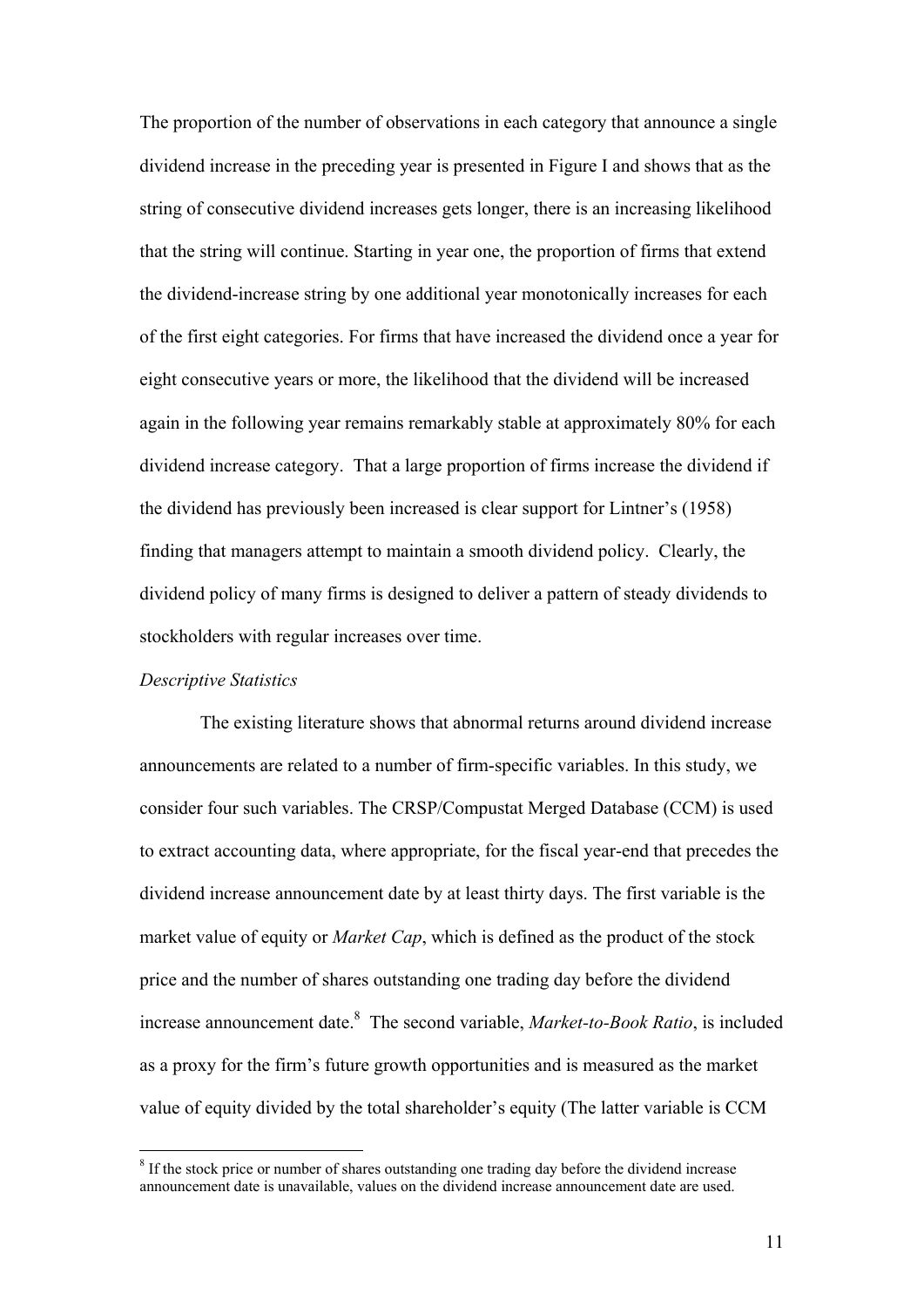Data Item: SEQQ). The third variable, *Leverage Ratio*, is defined as the ratio of total liabilities to total capital where total liabilities is measured as short-term debt (CCM: DLCQ) plus long-term debt (DLTTQ) and total capital is total liabilities plus the market value of equity, as defined above. The fourth variable, *Dividend Change*, is the change in the increased dividend relative to the previous quarter's dividend. Table II reports summary statistics for our four firm characteristic variables. The first dividend increase is, on average, the largest increase and represents a 28.8 percent increase compared to the previous dividend. Looking down the columns, we note a near monotonic decline in the mean and median percent change as the length of the dividend-increase string increases. The tendency for the mean change in the dividend to decline for dividend increases that occur later in a dividend-increase string further motivates a more detailed analysis of the abnormal returns around dividend increase announcements partitioned by the number of previous dividend increases. The median market capitalization tends to increase as the number of consecutive dividends increases. This observation indicates that a longer record of consecutive dividend increases is associated with greater firm equity value. No clear patterns are discernible for market-to-book ratios or leverage ratios.

To isolate the abnormal returns due solely to the dividend increase, a sample of dividend increase announcements unaffected by any other corporate announcements is required. This section explains the process of identification of a sample of dividend increase announcements that is unaffected by concurrent announcements. Dividend increase announcement dates are extracted by searching the newswires using the Factiva database. To allow a clean measurement of the stock price reaction to a dividend increase announcement, a dividend increase is discarded from the initial sample if there is another price-sensitive announcement in the period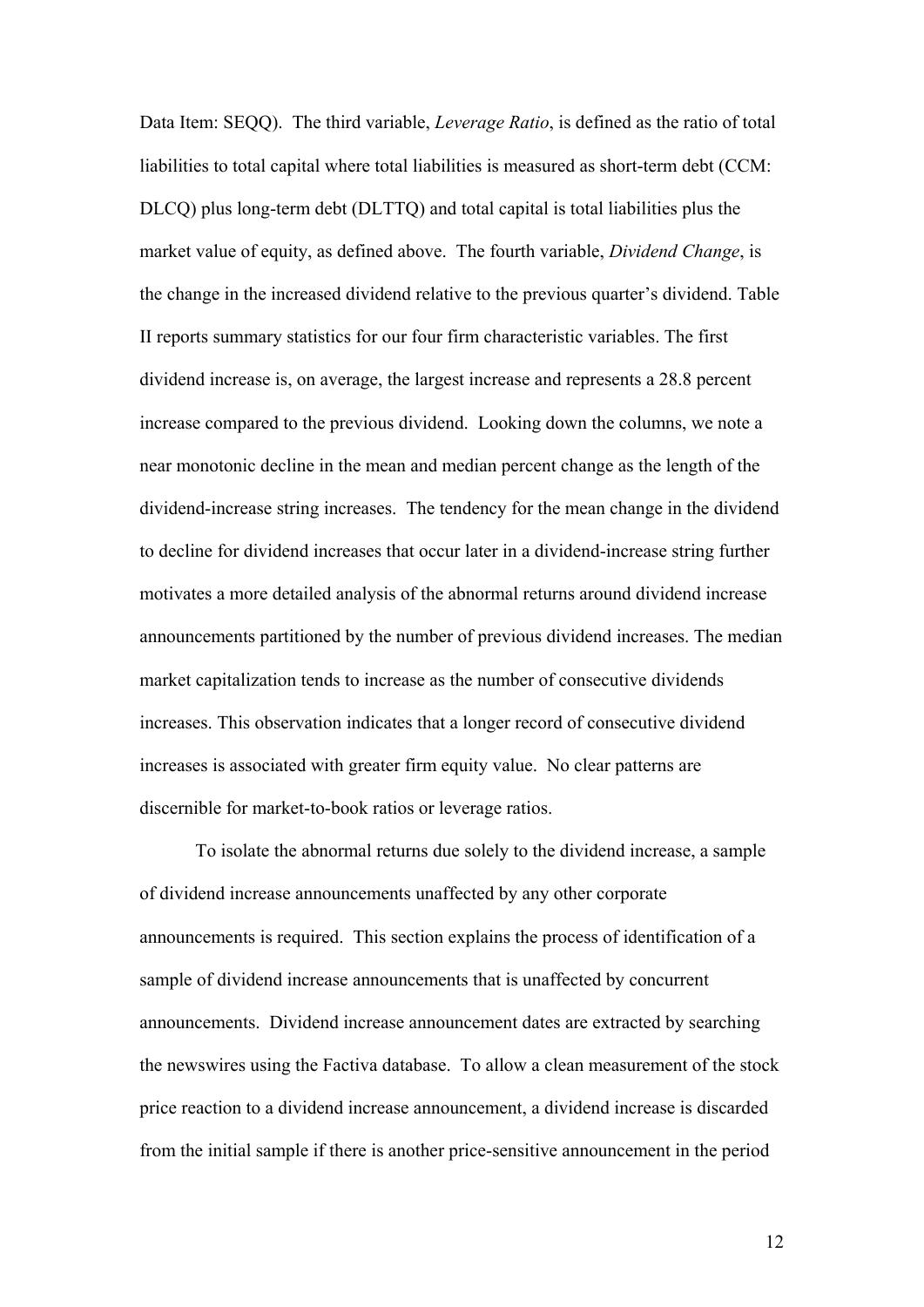within five business days on either side of the Factiva-reported dividend announcement date. $\degree$  This filtering procedure results in a sample of 1,705 dividend increase announcements during 1999-2006. Thus, approximately one-third of the full sample of dividend increase announcements is free of potentially confounding announcements.

Starting from the non-confounding event sample of 1,705 observations, 106 observations are eliminated due to the unavailability of CCM data. In addition, one observation where the period between the most recent fiscal year-end and the dividend increase announcement date is unusually long is also dropped. Another five observations are eliminated due to negative market-to-book ratios and three outlier observations that have ratios larger than 70 are eliminated. Lastly, six observations are discarded because the dividend increase announcement occurred on a day when the stock market is closed. This identification procedure yields a final sample size of 1,584 dividend increase announcements where the increase is the only increase in a particular year. A result of the reduced sample size is fewer strings of between ten and twenty years of consecutive dividend increase announcements. Therefore, in the remainder of the paper all consecutive single-year dividend increases that last ten or more years are combined into a single category referred to as '10+'.

Table III provides a breakdown for this sample of 1,584 dividend increase announcements by announcement year and dividend increase number. The number of dividend increases is fairly evenly spread out over the sample time period with the fewest observations, 172, in 2001 and the most observations, 233, in 2005.<sup>10</sup> Not

<sup>&</sup>lt;sup>9</sup> Earnings announcements were the most common type of price-sensitive announcements occurring in the vicinity of dividend increase announcements. Other less common announcements include stock split announcements, stock buyback announcements, special dividend declarations, and other announcements such as lawsuits and divestitures.

<sup>&</sup>lt;sup>10</sup> In contrast to the figures reported in Table I, the figures in each cell in Table III are not always less than the figure in the cell above and to the left. This apparent aberration is merely a consequence of the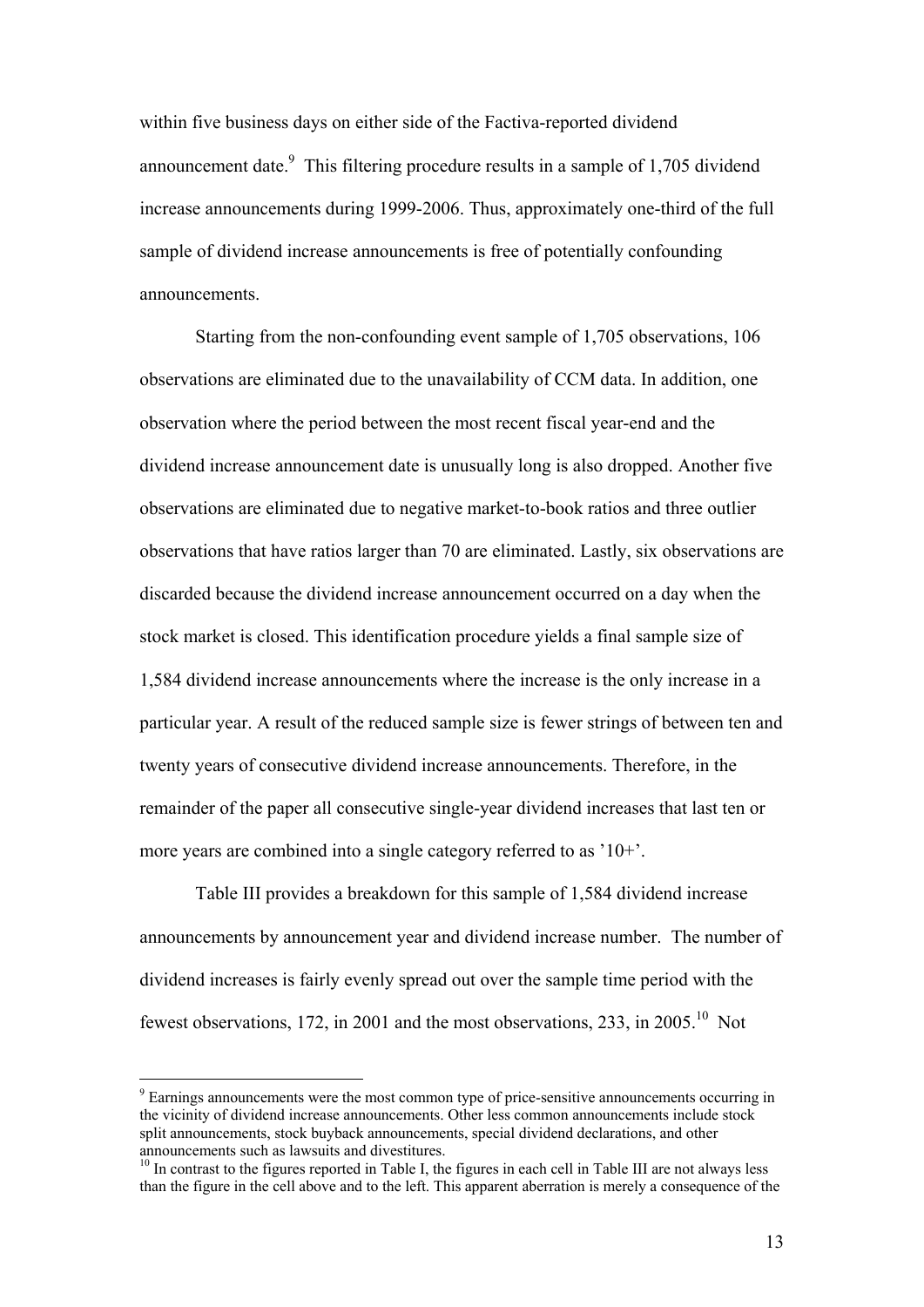surprisingly, the number of observations declines with the number of consecutive dividend increases required except for the grouped category of 10+.

Descriptive statistics for the firm-specific variables are presented for the final sample in Table IV. Once again, the mean and median market capitalization of dividend-increasing firms increases with the number of consecutive dividend increases. It also appears that the market-to-book ratio rises with the length of the dividend increase string, suggesting that firm value or opportunities are higher for firms that consistently increase their dividends. Mean and median leverage ratios both increase as the number of dividend increases lengthens but peak at the sixth increase and then decreasing slightly with each subsequent increase, giving the relationship a humped shape.

Again, the magnitude of the dividend change declines as the number of consecutive dividend increases lengthens. . For the first dividend increase, the mean (median) increase is 26.0% (16.7%); after ten or more consecutive increases the mean (median) dividend change falls to 8.4% (6.7%).

 The values for the market-to-book ratio, leverage ratio and the dividend change for the filtered sample reported in Table IV are similar in magnitude to the corresponding figures reported for the unfiltered sample of dividend increases in Table II. In addition, for each of the first ten dividend-increase-number categories in Table II, a fairly uniform one-third of the observations qualify for the filtered sample in Table IV. However, comparing the market values across the two samples indicates that the mean and median values for the filtered sample are smaller. The median firm has a market value of \$371 million, which is approximately half the median market

sample construction method. Of the 34 strings of four consecutive increases in 2004 listed in Table I, 27 are eliminated because another price-sensitive announcement occurs in the surrounding days. In comparison only 23 of the 32 strings of five consecutive annual increases in 2005 are discarded due to the occurrence of other price-sensitive announcements around the dividend increase announcement.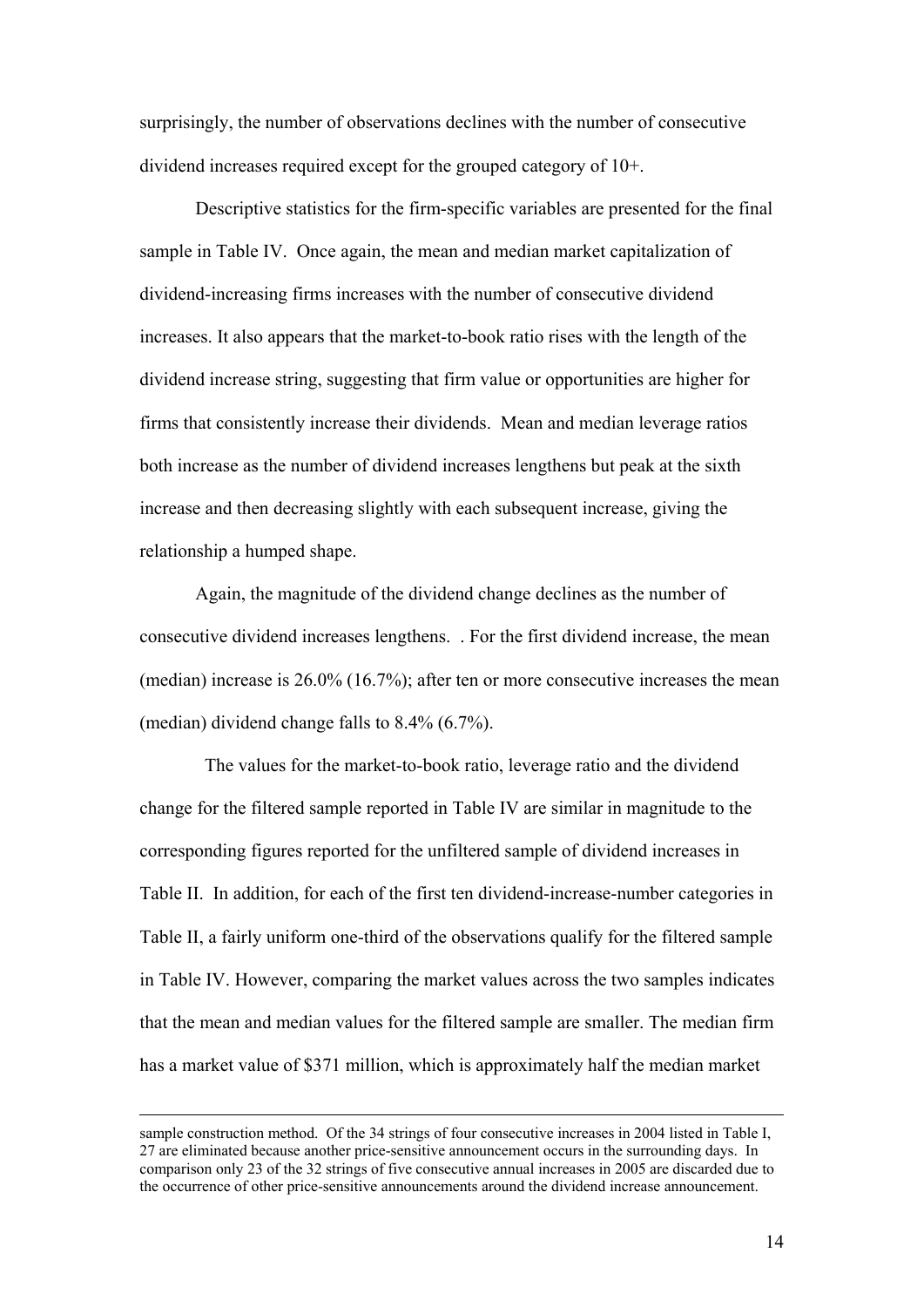value of \$695 million for the unfiltered sample. This result indicates that the filter excludes a greater proportion of larger market-value firms compared to smaller market-value firms. Since larger firms tend to disclose more information, in general, than smaller firms, the former firms will have a greater likelihood of making other types of corporate announcements in the vicinity of the dividend increase and therefore not qualify for inclusion in the final sample.

#### *Variable Correlations*

The value of the correlation coefficient between each variable pair is presented in Table V. Market cap and the market-to-book ratio display the highest positive correlation of 0.395. Market cap and the market-to-book ratio and are negatively correlated with the leverage ratio with correlation coefficients of -0.285 and -0.369, respectively. This negative correlation is not surprising because market cap appears in the denominator of the leverage ratio, and in the numerator of the market-to-book ratio. Therefore, increases in values of market cap are associated with decreases in the leverage ratio, and vice versa.

### *Event Study Methodology*

1

The event study methodology is used to measure abnormal returns around the dividend increase announcement. Day 0 is defined as the event date and is the date the dividend increase announcement appears in the Factiva database. In most cases, newswires report a dividend increase announcement (i.e. press release) on the same day it is declared by the firm's Board of Directors. In a few cases, the newswires report the increase the day after it is declared by the Board, and on rare occasions the dividend is announced up to two weeks after it is declared.<sup>11</sup> The market reaction to a dividend increase announcement would be expected to occur on the same day it is

 $11$  In the latter case, this delay may be due to a CRSP error, or that the Board meets to declare the increased dividend on a particular day but instead of publicly declaring the dividend increase on the same, or the next, day, it is declared some days later.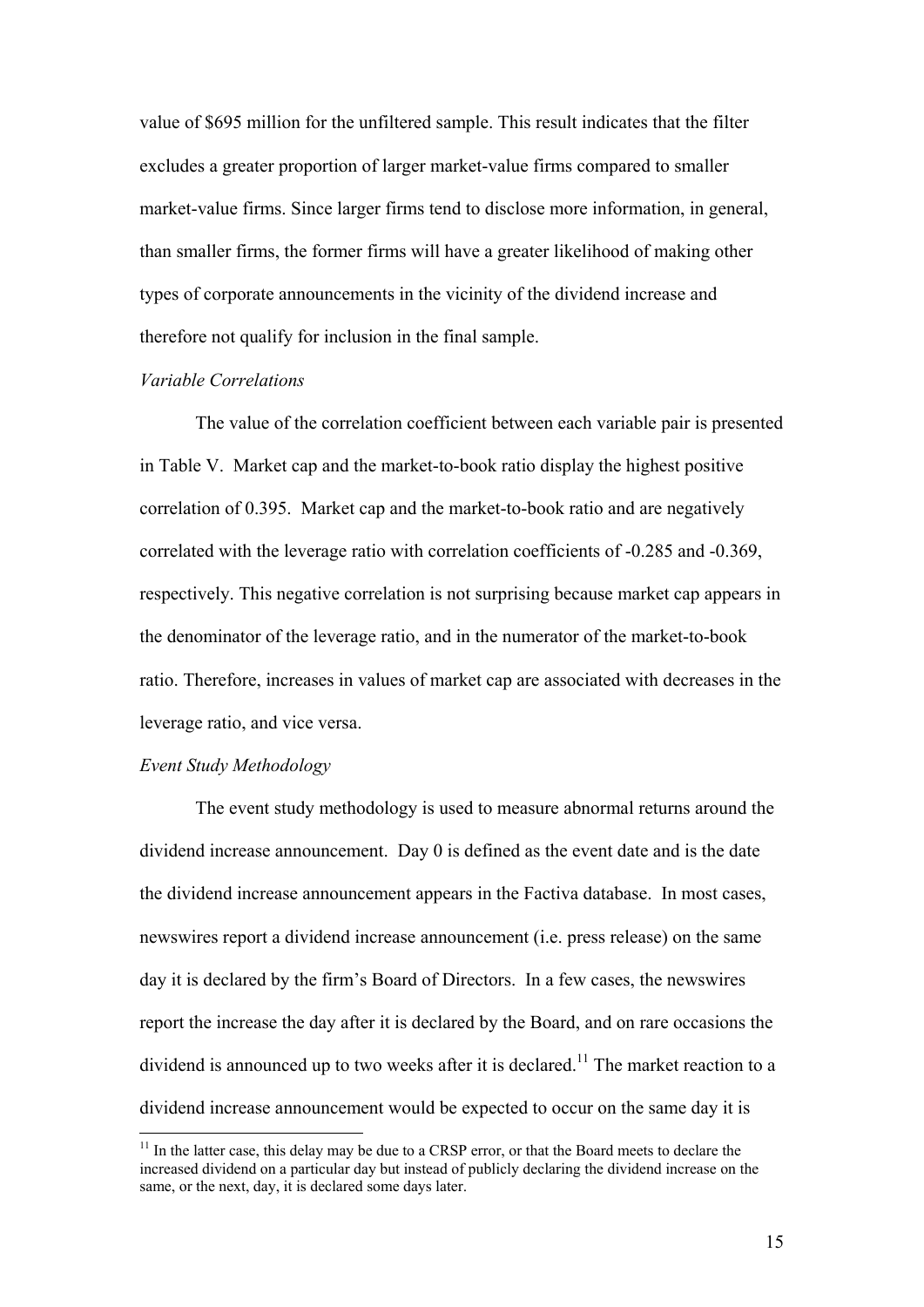reported by the newswires. However, to capture the stock price reaction to announcements reported after the close of trading on Day 0, abnormal returns are measured over the two-day window  $[0, +1]$ .<sup>12</sup> Abnormal returns are estimated using two methods to ensure that the results are insensitive to the choice of risk-adjustment method. The first method uses market-adjusted returns. Following DeAngelo, DeAngelo and Skinner (1996), the abnormal return is defined the as the stock's raw return minus the return on the value-weighted market index and is calculated as:

$$
AR_{i,t} = R_{i,t} - R_{m,t} \tag{1}
$$

where  $AR_{i,t}$  is the abnormal return for stock *i* for day *t*,  $R_{i,t}$  is the return on stock *i* for day *t*, and  $R_{m,t}$  is the return on the CRSP value-weighted market index for day  $t$ .<sup>13</sup>

The second method estimates the risk-adjusted abnormal returns as:

$$
AR_{i,t} = R_{i,t} - (\alpha_i - \beta_i R_{m,t})
$$
\n<sup>(2)</sup>

where  $\alpha_i$  and  $\beta_i$  are the estimates of the intercept and slope respectively for stock *i* from a market model regression estimated using a maximum estimation length of 255 trading days and a minimum estimation length of 30 trading days computed from data over the interval [-264, -10] relative to the dividend increase announcement date. The remaining variables in equation (2) are as previously defined in equation (1). The 2 day cumulative abnormal return for stock *i* ,*CARi*[0, +1], is the sum of the abnormal return for day 0 and day 1 where:

$$
CAR_i[0, +1] = AR_{i,0} + AR_{i,1}
$$
 (3)

 $12$  Some studies of dividend changes examine abnormal returns around the three-day event window  $\lceil -1 \rceil$ . +1]. These studies typically source announcement dates from the Wall Street Journal Index (WSJI) which contains condensed versions of the original newspaper article reported in the Wall Street Journal (WSJ). A dividend increase announcement made after the WSJ is published, would at the earliest, appear in the following day's edition. Therefore, the announcement date would typically precede the WSJI date by one day. However, there is no reason to expect a stock price reaction before the announcement date when sourced from the newswires and therefore abnormal returns are measured over the two-day event window [-1, 0]. In fact, the results are obtained from using a two-day event window are similar to those for the three-day window.

<sup>&</sup>lt;sup>13</sup> Grullon et al. (2002) subtract the return on the value-weighted market index from the stock return to measure abnormal returns and obtain similar results when they use the equal-weighted market index instead of the value-weighted market index.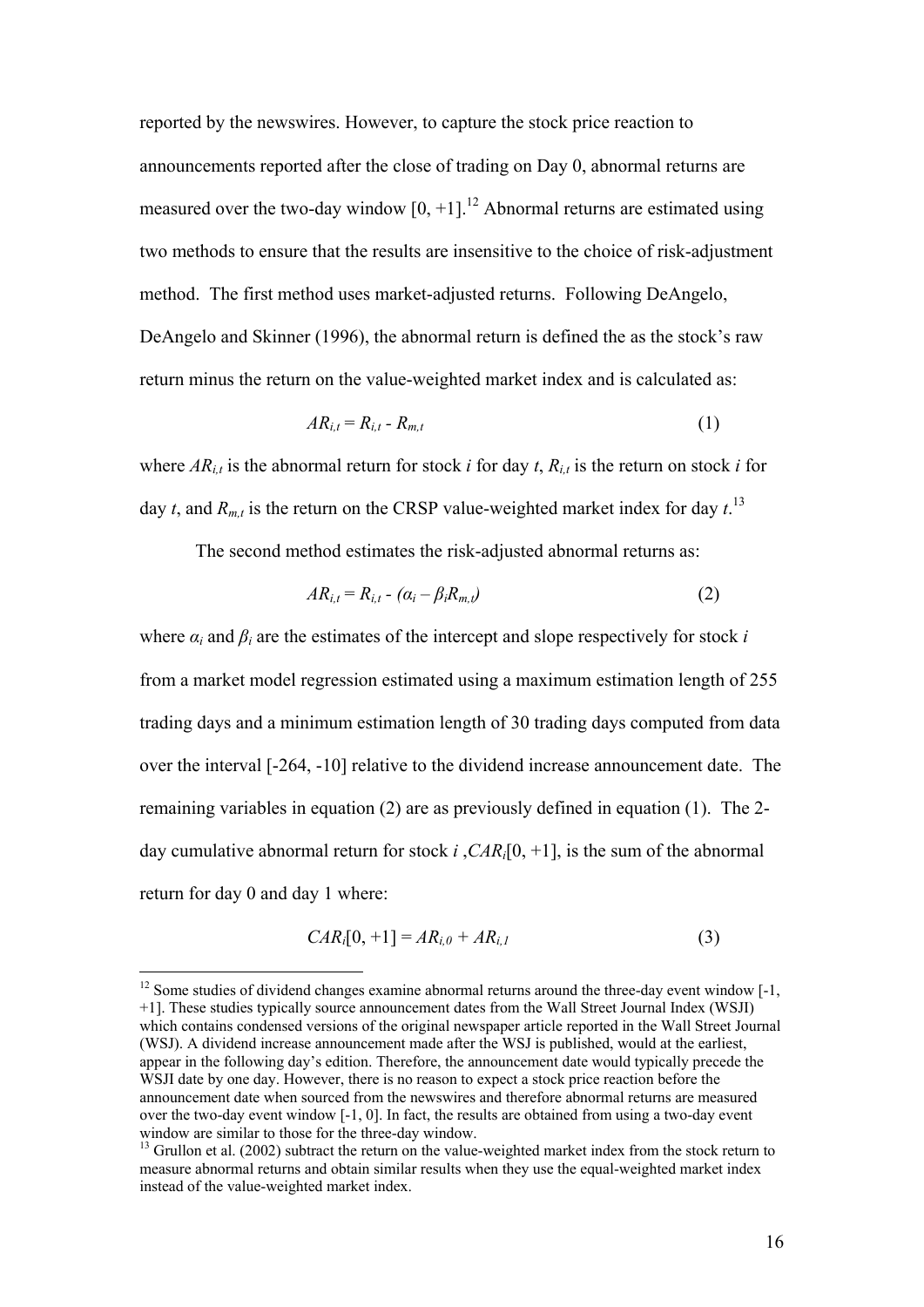The statistical significance of the abnormal returns is determined following Patell (1976).

### **5. Results**

#### *Effect of Length of Dividend-Increase String on Abnormal Returns*

Mean abnormal returns for the two-day dividend increase announcement period partitioned by dividend increase number are reported in Table VI. Across all 1,584 dividend increase announcements the mean market-adjusted abnormal return is 0.31% and is a slightly lower 0.20% when measured using risk-adjusted returns. Both figures are however highly significant. An interesting finding emerges when the sample of dividend increases is classified by the number of the dividend increases within a string of consecutive increases. The announcement of the first annual dividend increase is associated with the largest mean market-adjusted abnormal return and risk-adjusted abnormal return of 0.61% and 0.43% respectively; both of these figures are highly statistically significant. At the announcement of the second increase both the magnitude and statistical significance of the abnormal returns declines compared to the first increase, but these returns remain significant. However, with the exception of the ninth dividend increase, the third and all subsequent increases display abnormal returns that are not statistically different from zero using either abnormal return measure. These results suggest that the first and second consecutive dividend increases are unexpected, and that by time the third, or later, consecutive dividends are announced, the increases are largely expected. Since both abnormal return measures yield results of a similar magnitude and statistical significance, the remainder of the study presents results using only the marketadjusted returns. The pattern of declining abnormal returns the more often the announcement has been repeated is consistent with the findings of Pilotte and Manuel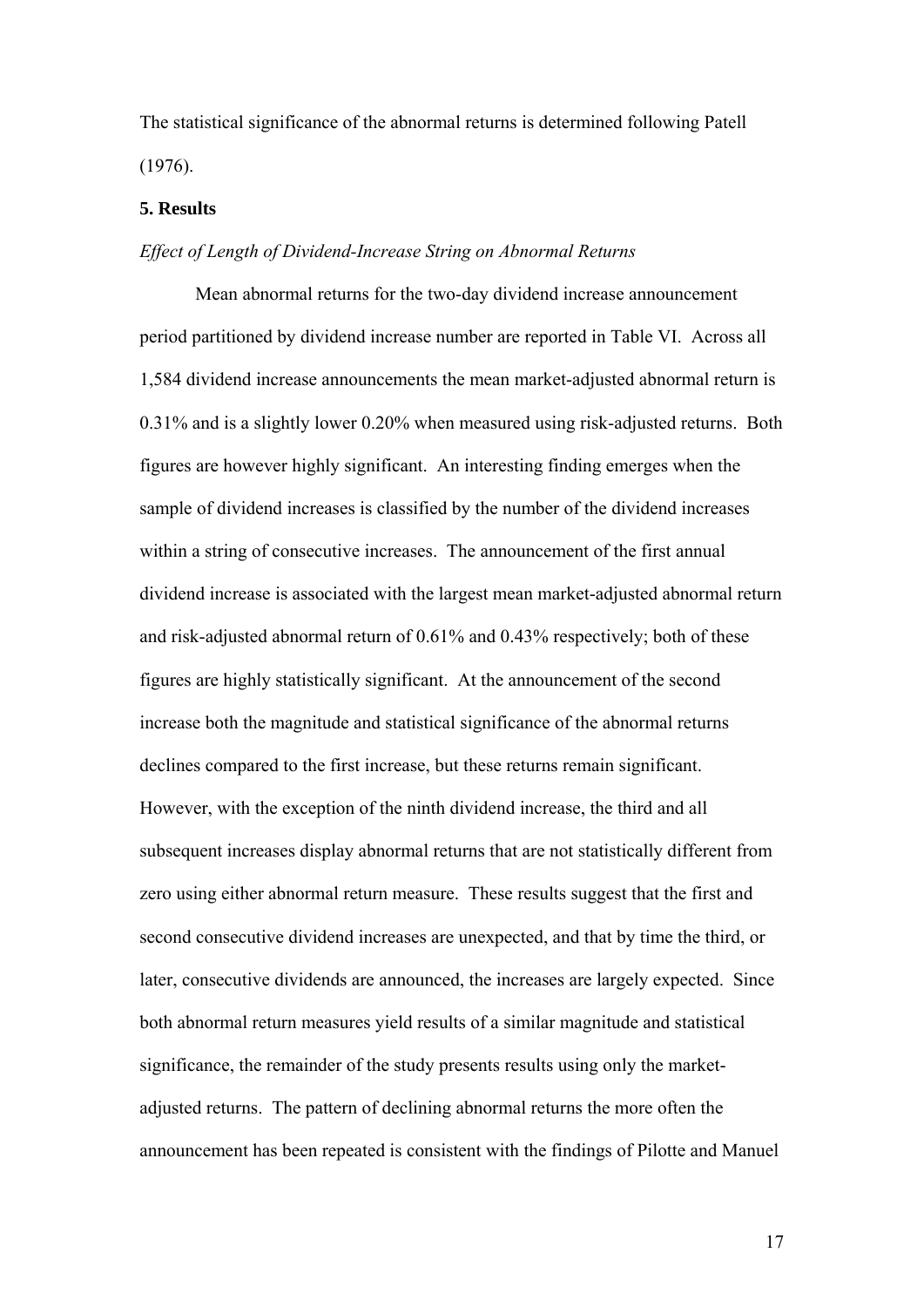(1968) for repeated stock splits and of Iqbal (2008) for repeated seasoned equity offer announcements and suggests that the number of times a corporate finance event is repeated is an important determinant of the magnitude of the market reaction.

For both abnormal return calculation methods, the evidence presented in Table VI indicates that only the first and second dividend increases are associated with significantly positive abnormal returns. However, Table IV shows that the size of the dividend increase declines as the dividend-increase string gets longer. Therefore, the significant positive abnormal returns found for the first and second consecutive dividend increases may simply be due to the fact that these are, on average, larger dividend changes than those later in a string.

Table VII presents the mean abnormal return by dividend change size and dividend increase number. Rather than forming dividend change quintiles, the results are presented using dividend change categories of five percentage points for comparison with existing literature. For example, Dielman and Oppenheimer (1984) investigate dividend increases that exceed twenty-five percent and document a mean abnormal return of 2.25% while Yoon and Starks (1995) examine dividend increases of at least ten percent and report a mean abnormal return of 1.15%. In comparison with these two studies, we find a smaller mean abnormal return of 0.73% for dividend changes of more than twenty-five percent and 0.38% (not shown in table) for dividend changes of more than ten percent. However, the evidence of variation in dividendincrease announcement period abnormal returns over time documented by Li and Lie (2006) implies that the results from studies that use different sample periods may not be directly comparable. Also, in contrast to a number of other studies, this study does not trim or winsorize the sample, but we do perform a number of alternative tests to demonstrate the sensitivity of the analysis to the method of sample construction.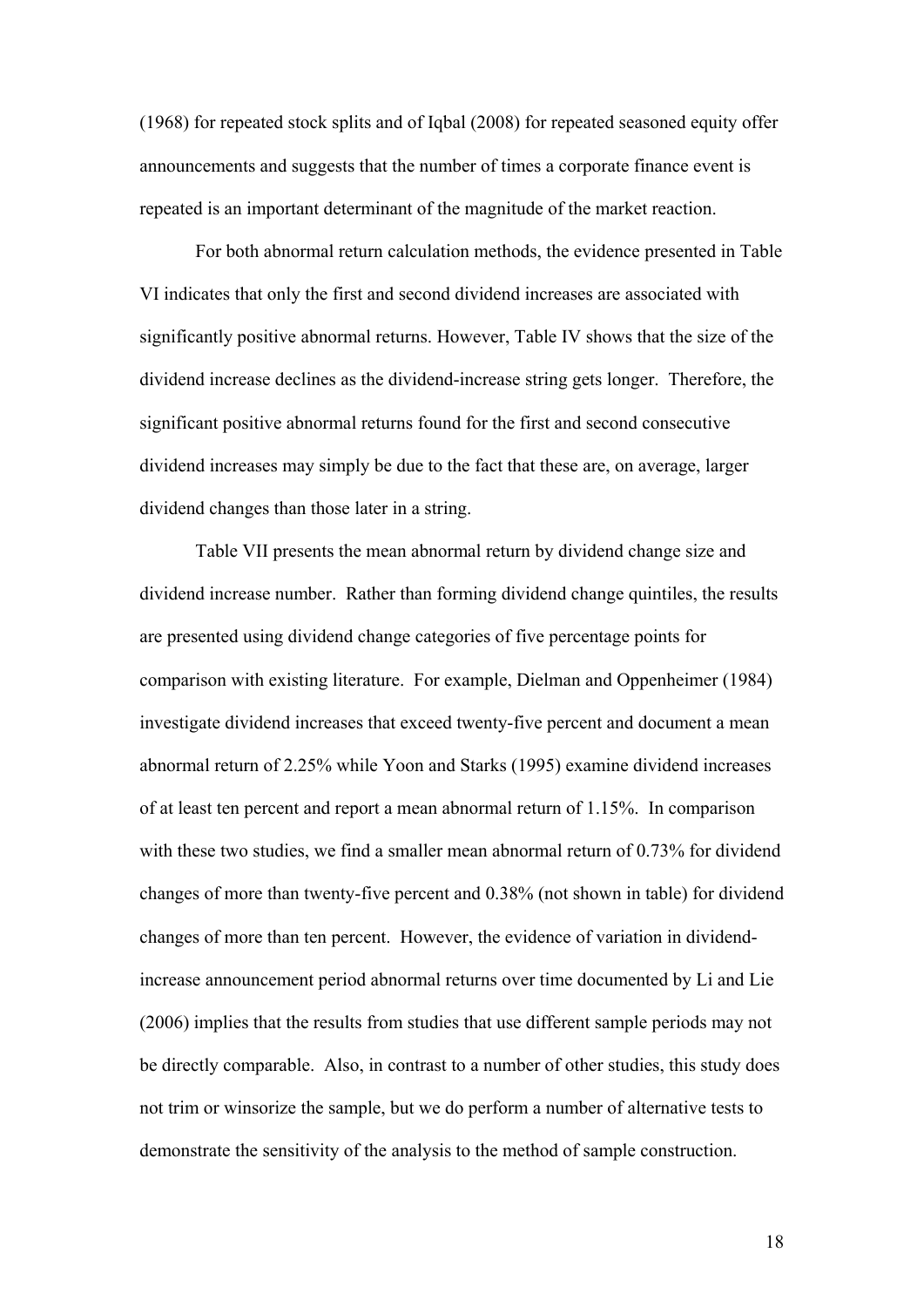Abnormal returns are approximately 0.20% around announcements of dividend increases of 10% or less. Abnormal returns are -0.01% for increases of 10%- 15% and 0.349% for increases between 15% and 20%. The largest abnormal returns are associated with the two largest categories of dividend increases. Abnormal returns are 0.53% and 0.73%, respectively, for increases of 20-25% and for increases greater than 25%. That larger dividend increases are associated with larger abnormal returns is consistent with Pettit (1972) and demonstrates that in more recent times, the market continues to interpret dividend increases of all magnitudes as 'good news' albeit at a smaller magnitude.

An examination of the number of observations reported in Table VII reveals a degree of clustering in dividend change amounts within each increase-number class. For all first-time dividend increases, large increases are more frequent than smaller increases. Focusing on changes in the dividend of 15 percent or more as shown in the last column of the table, 54% of the first increases, 46% of the second consecutive increases, and 32% of the third consecutive increases fall into the 15 percent or higher increase categories. A near monotonic pattern continues until only 9% of the increases in the ten-or-more consecutive dividend increases category are greater than 15% in magnitude $14$ 

## *Multivariate Results*

1

As reported in Table VI, abnormal returns are positive and significant for the first two consecutive dividend increases, but are generally not significantly different from zero for subsequent increases. However, as documented in Table IV, the first two increases are, on average, larger, and the firms are smaller, compared to later

 $14$  The corresponding figures for the unfiltered sample of 4,948 dividend increases are similar to those reported in Table VII. For example, of all first-time dividend increases, 54% increase the dividend by greater than 15%. The proportion monotonically declines until the seventh consecutive increase (19%), then rises to 23%, 24%, and then drops to 16% for the eighth, ninth and tenth consecutive dividend increases, respectively.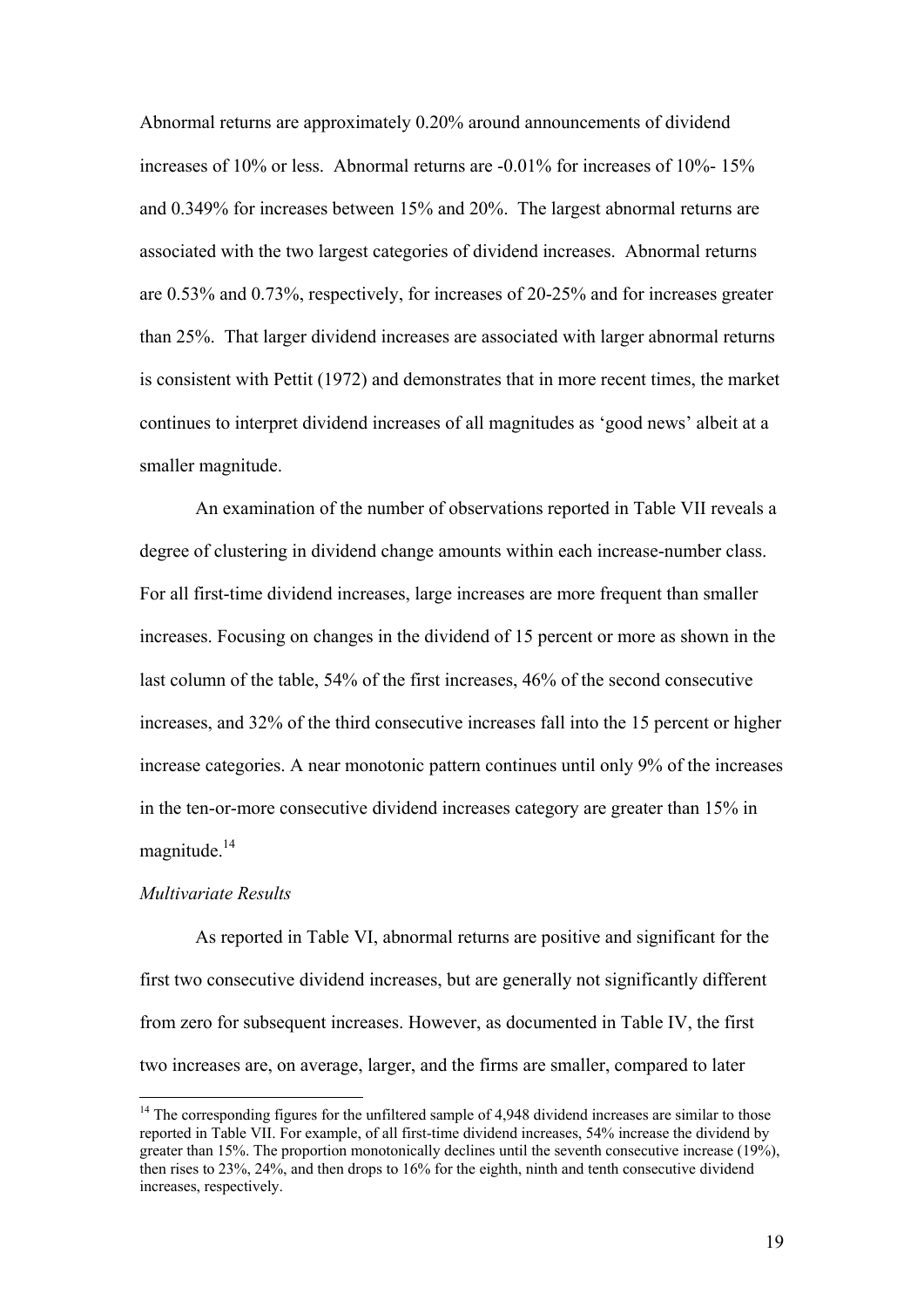increases. Yoon and Starks (1995) and Lang and Litzenberger (1989) find a difference in abnormal returns around dividend increase announcements depending on the market-to-book ratio which motivates the inclusion of this particular variable in the model. The firm's leverage ratio is included following the evidence of Barth et al. (1999) that firms with at least five years of annual earnings increases have significantly lower debt-equity ratios than other firms. Therefore, we use a regression model to determine if the position of the dividend increase within a string of dividend increases is an important determinant of abnormal returns after controlling for four firm-specific variables. The following equation is estimated:

$$
CAR = \beta_0 + \beta_1 CHG + \beta_2 MVE + \beta_3 MBR + \beta_4 LVR + \sum_{i=1, i \neq 5}^{10+} \gamma_i DINUM_i \tag{4}
$$

where CAR is the 2-day announcement period abnormal return as defined in equation (3), CHG is the size of the dividend increase, MVE is the natural logarithm of the market value of the firm's equity, MBR is the firm's market-to-book ratio, and LVR is the firm's book leverage ratio. DINUM<sub>i</sub> is a dummy variable with a value of one if the dividend increase is the *i*th consecutive increase in a dividend-increase string, and zero otherwise. The dummy variable that represents five consecutive dividend increases is excluded from equation (4) in order to prevent multicollinearity among the dummy variables that would otherwise occur.

The results of estimating four single-variable specifications of equation (4), and the complete equation, are presented in Table VIII. The first regression equation (Model 1) indicates that the size of the dividend change (CHG) is a positive and significant determinant of abnormal returns. This result implies that larger dividend increases have a greater effect on firm equity value, as found in prior studies. In the second equation (Model 2), the significant negative coefficient on the market value of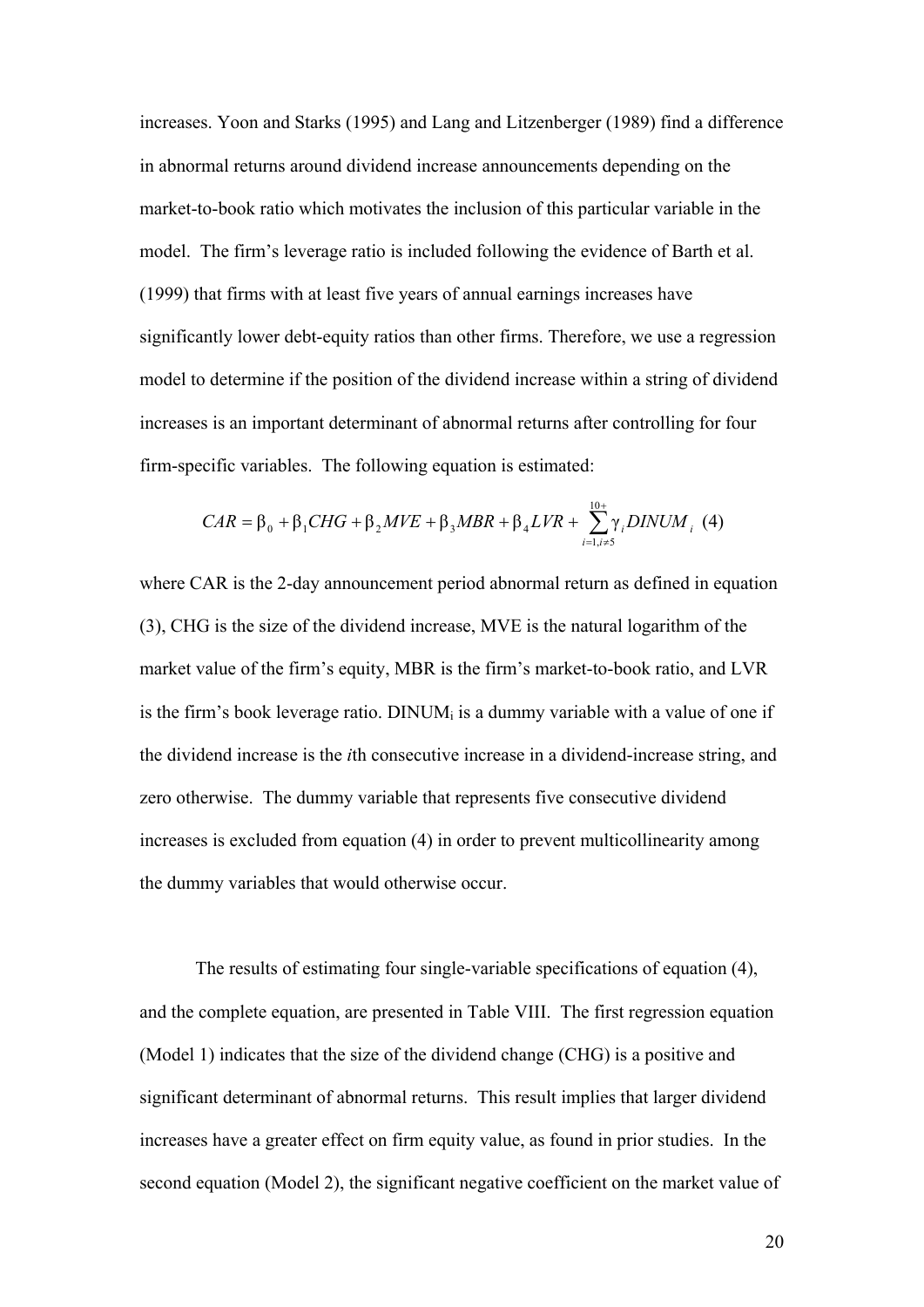equity (MVE) is also consistent with existing research and suggests that the information contained in a dividend increase announcement is more important for small firms than for large firms. This difference in dividend increase expectations may simply be driven by the more frequent information releases and greater analyst coverage of large market-value firms. The coefficient estimates of the two remaining univariate models indicate that abnormal returns are not significantly related to the market-to-book ratio (MBR) or the leverage ratio (LVR).

Estimated coefficients for the multivariate equation (4) are shown as 'Model 5'. Interestingly, the size of the dividend change is no longer significant in this model. The market value of equity remains a significant determinant of abnormal returns. In addition, the market-to-book ratio and leverage ratio are now significant at the 10% level, suggesting that firms with higher market-to-book ratios and lower leverage ratios exhibit higher abnormal returns around dividend increase announcements. Since leverage is a substitute for dividends in solving the free cash flow problem, this finding is consistent with the idea that dividend increases play a greater role in reducing agency costs when firms have low leverage.

Turning to the main variables of interest in this study, the number of consecutive dividend increase, we find a significant coefficient for the first and second increase. However, the coefficients for the third and fourth increases are not significant and are much smaller in magnitude. The fifth increase is omitted from the model in order to avoid multicollinearity. However, the coefficients for the sixth through ninth increases are also positive and significant while the coefficient for increases of ten or more is not significant. Figure I indicates that approximately ninety per cent of firms with at least ten years of increases deliver a further increase. This statistic, combined with the knowledge from Lintner (1956) that firms seek to supply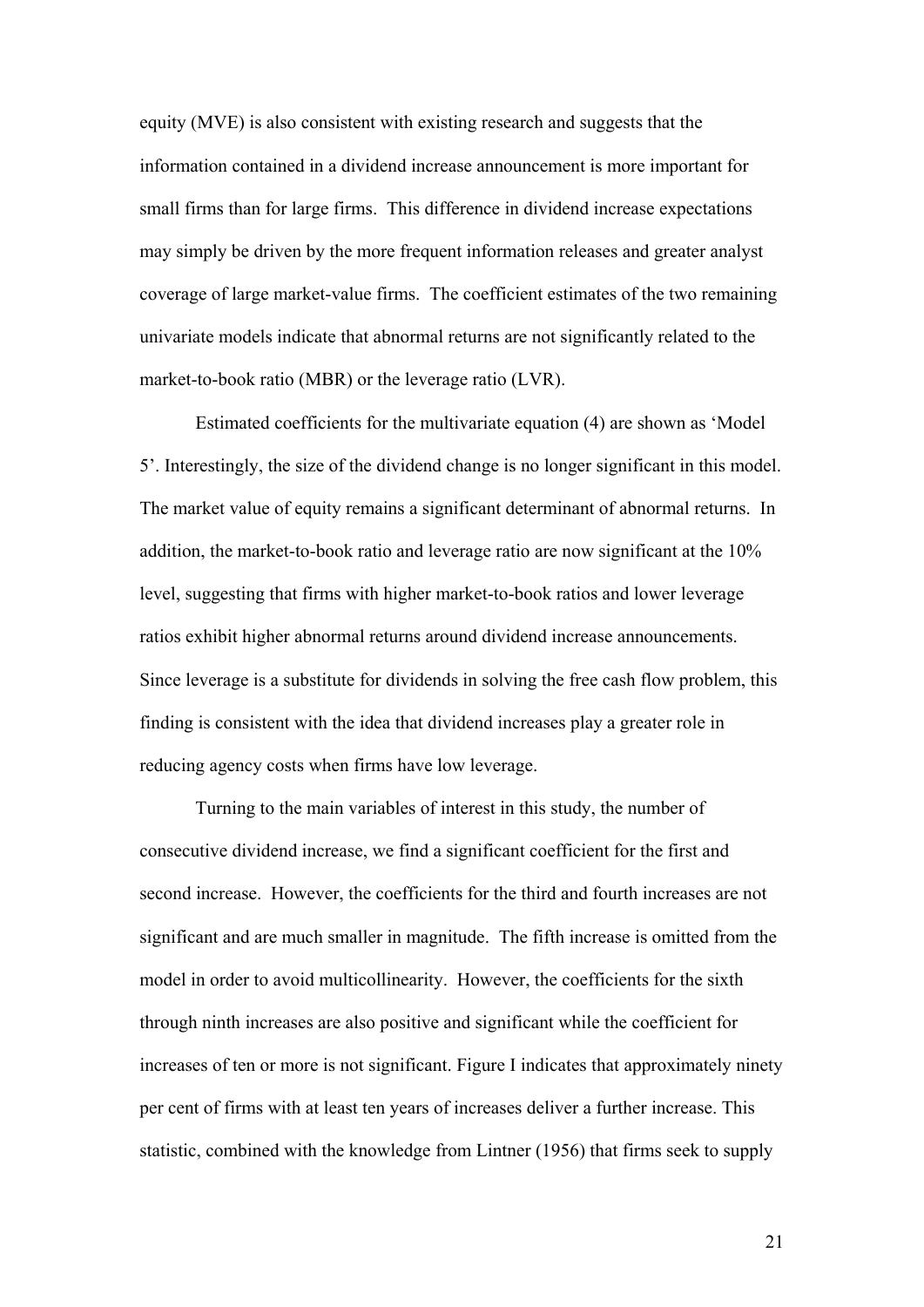a smooth pattern of dividend payments, suggests that, with a high probability, once a firm has delivered ten consecutive dividend increases, it will continue to increase dividends in the future. An insignificant abnormal return at the announcement of such increases is consistent with these increases being expected. Of the dividend-increase dummy variables, the ninth increase has the largest coefficient of 1.31%.

Lastly, it should also be noted that the market-to-book ratio becomes significantly positive, albeit at the ten per cent level, when the dividend increase dummy variables are included in the regression. Thus, higher market-to-book firms have a greater response to dividend increases. This observation may suggest that firms with more growth options, which are inherently more difficult to value, benefit more from the signaling effect of dividend increases.

# *Sensitivity Analysis*

1

To test whether the results reported in the previous section are robust to the sample construction technique, a number of modifications are made to the original sample and equation (4) is then estimated. The first robustness test is to exclude instances when the stock did not trade on the dividend increase announcement date and this requirement decreases the sample size to  $1,471$  increase announcements.<sup>15</sup> The results presented in Table IX under the column heading 'Model 1' are broadly similar to the results for the full sample of 1,584. The significance levels attached to each of the dummy variables that represent the number of consecutive increases are lower compared to the full sample yet the coefficient values are higher in each case. As explained earlier, firms can have multiple dividend-increase strings. The second robustness test excludes from the sample dividend increase announcements that occur

<sup>&</sup>lt;sup>15</sup> On days a stock does not trade the CRSP-reported price represents the average of the bid and ask. and this average is given a negative sign. In the full sample of 1,584, the price used to form the value MVE is the absolute value of the price.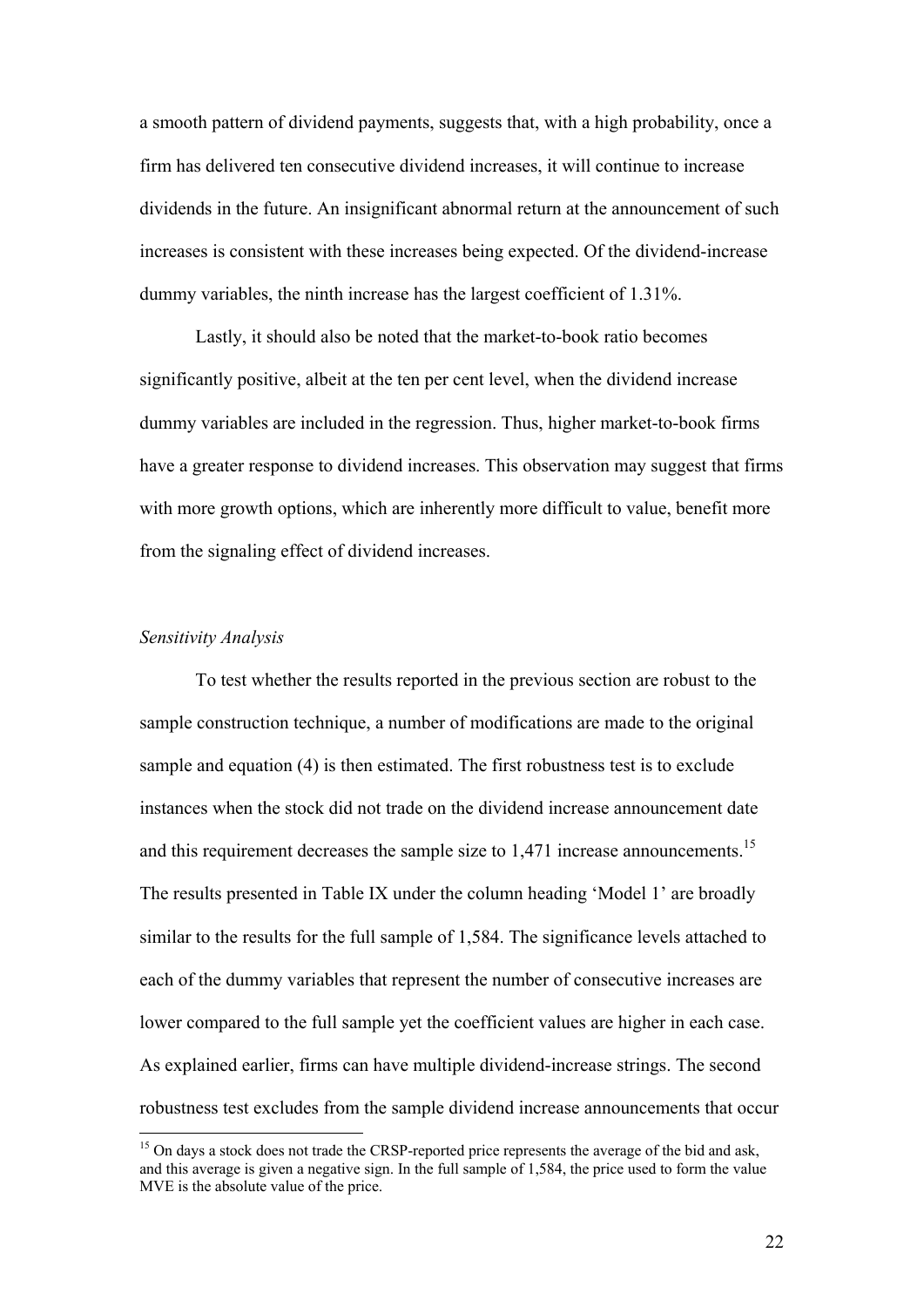within 365 days of the termination of a dividend-increase string. The motivation for this second sensitivity check is to require the firm remains out of the sample for one year before the identification of a 'new' dividend increase string can commence. The results for this 'Model 2' are comparable to Model 1 results in terms of statistical significance, with the exception that the second dividend increase announcement is not longer significant.

A number studies (for example, Li and Lie (2006) and Lang and Litzenberger (1989)) exclude utility and financial firms because these firms' dividends tend to be regulated. Therefore, the third robustness check estimates equation (4) excluding utility or financial firms (i.e. firms with a four digit Standard Industrial Classification (SIC) code starting with '4' or '6'). The results, listed under 'Model 3' indicate that the first two dividend increases are significant at the ten percent level. Interestingly, leverage is now strongly significant.

Finally, the fourth sample contains those firms that satisfy each of the three previous filters. This sample of 515 dividend-increasing firms trade on the dividend increase announcement date, do not reenter the sample until at least one year after a break in the string of consecutive increases, and do not belong to the utility or financial industry. The results reported under the heading 'Model 4' that show the first two dividend increase are associated with significant positive abnormal returns are consistent with the findings of the previous three samples.

In summary, the robustness checks provide further support that positive abnormal returns are confined to certain dividend increases only.

#### **6. Conclusions**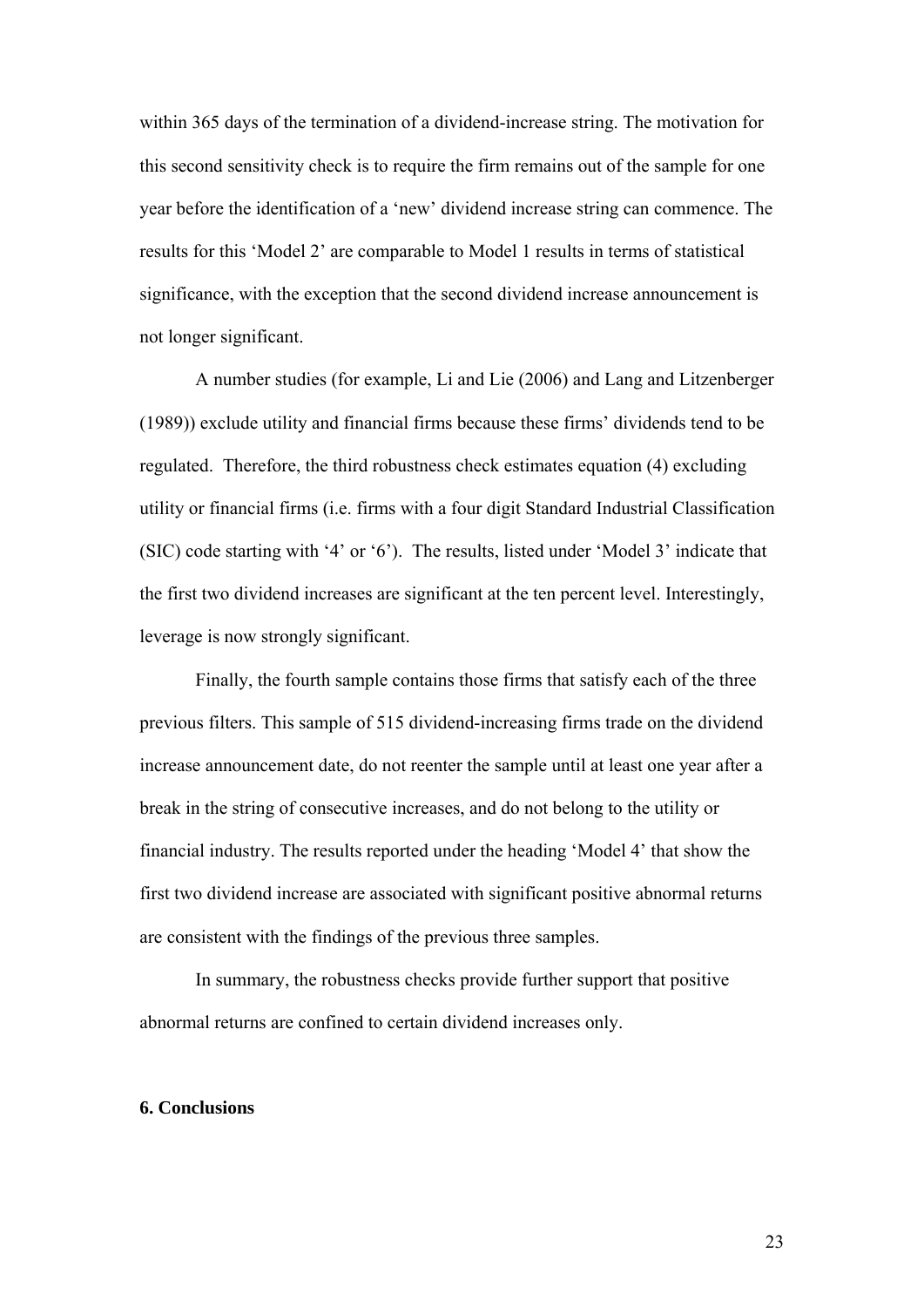We investigate whether the market learns to anticipate dividend increases by firms with a history of consistently increasing their dividend. Results suggest that the market reaction to dividend increases is positive and significant for the first and second dividend increase and then becomes insignificant for subsequent increases. This is an interesting result in that it suggests that the positive effects of dividend increases are confined to the earliest increases. This is intuitively plausible in that market participants should be able to anticipate dividend increases by firms that have a long history of them. However, it is somewhat surprising that it should happen so quickly.

 We also find that a difference in abnormal returns depending on the location of a dividend increase within a string of increases remains after controlling for other determinants of the market reaction such as market capitalization, the market-to-book ratio, leverage, and size of the dividend change, and is robust to several different sample construction methods.

It is clear that the conventional method of grouping together all dividend increases obscures this result.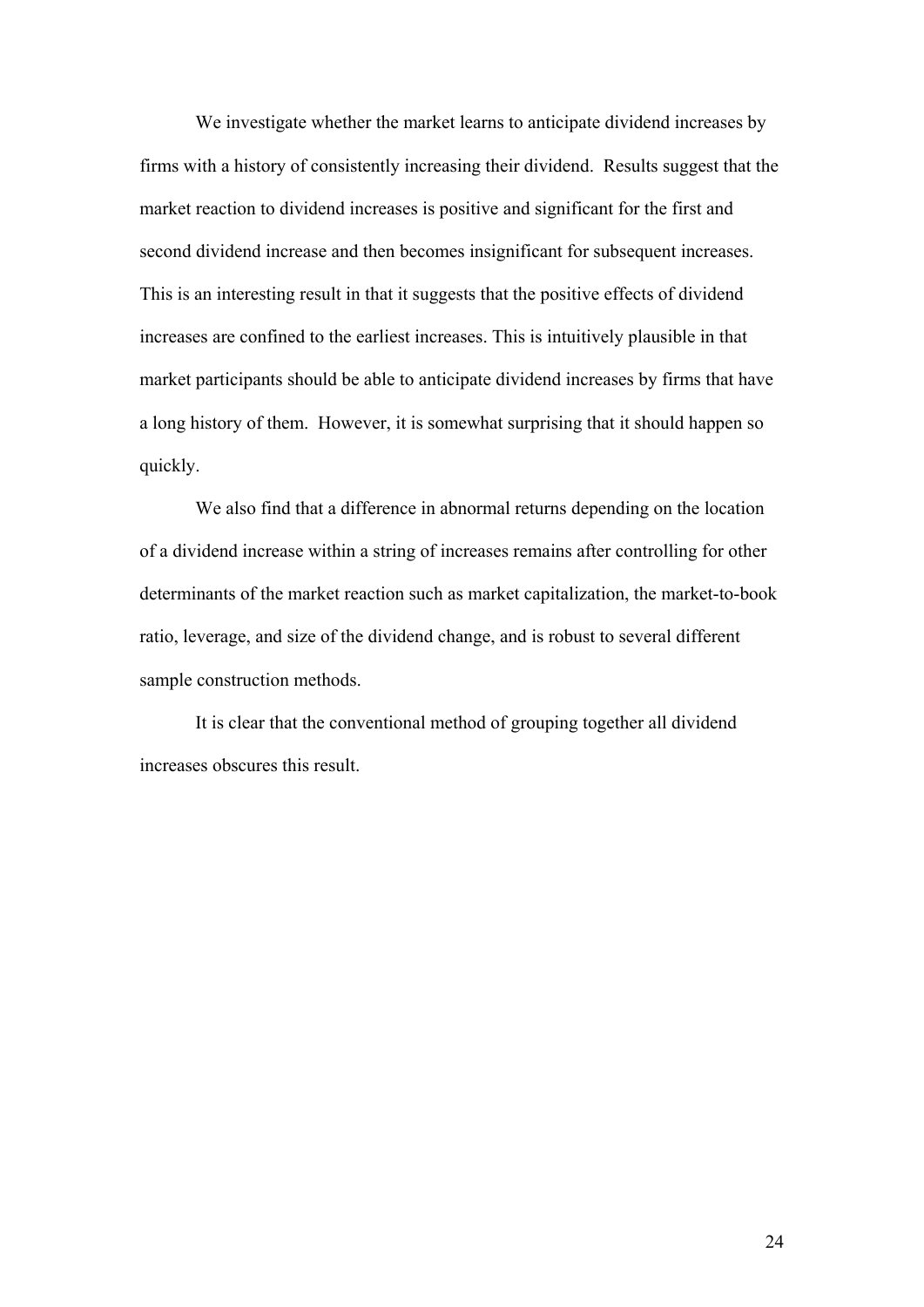#### **References**

- Aharony, J. & Swary, I. 1980, 'Quarterly dividend and earnings announcements and stockholders' returns: An empirical analysis', *Journal of Finance*, vol. 35, pp. 1-12.
- Amihud, Y. & Li, K. 2006, 'The declining information content of dividend announcements and the effects of institutional holdings', *Journal of Financial and Quantitative Analysis*, vol. 41, pp. 637-660.
- Asquith, P. & Mullins, D.W. 1983, 'The impact of initiating dividend payments on shareholders' wealth', *Journal of Business*, vol. 56, pp. 77-96.
- Bajaj, M. & Vijh, A.M. 1990, 'Dividend clienteles and the information content of dividend changes', *Journal of Financial Economics*, vol. 26, pp. 193-219.
- Barth, M.E., Elliott, J.A. & Finn, M.W. 1999, 'Market rewards associated with patterns of increasing earnings', *Journal of Accounting Research*, vol. 37, pp. 387-413.
- Bartov, E., Givoly, D. & Hayn, C. 2002, 'The rewards to meeting or beating earnings expectations', *Journal of Accounting and Economics*, vol. 33, pp. 173-204.
- Benartzi, S., Michaely, R. & Thaler, R. 1997, 'Do changes in dividends signal the future or the past?', *Journal of Finance*, vol. 52, pp. 1007-1034.
- Bhattacharya S. 1979, 'Imperfect information, dividend policy, and "the bird in the hand" fallacy', *Bell Journal of Economics*, vol. 10, pp. 259-270.
- Brav, A., Graham, J.R., Harvey, C.R. & Michaely, R. 2005, 'Payout policy in the 21st century', *Journal of Financial Economics*, vol. 77, pp. 483-527.
- Cheng, L.T.W. & Leung, T.Y. 2006, 'Revisiting the corroboration effects of earnings and dividend announcements', *Accounting and Finance*, vol. 46, pp. 221-241.
- Christie, W.G. 1994, 'Are dividend omissions truly the cruelest cut of all?', *Journal of Financial and Quantitative Analysis*, vol. 29, pp. 459-480.
- D'Mello, R., Tawatnuntachai, O. & Yaman D. 2003, 'Does the sequence of seasoned equity offerings matter?', *Financial Management*, vol. 32, pp. 59-86.
- DeAngelo, H., DeAngelo, L. & Skinner, D. J. 1996, 'Reversal of fortune: Dividend signaling and the disappearance of sustained earnings growth', *Journal of Financial Economics*, vol. 40, pp 341-371.
- Denis, D.J., Denis, D.K. & Sarin, A. 1994, 'The information content of dividend changes: cash flow signaling, overinvestment, and dividend clienteles', *Journal of Financial and Quantitative Analysis*, vol. 29, pp. 567-587.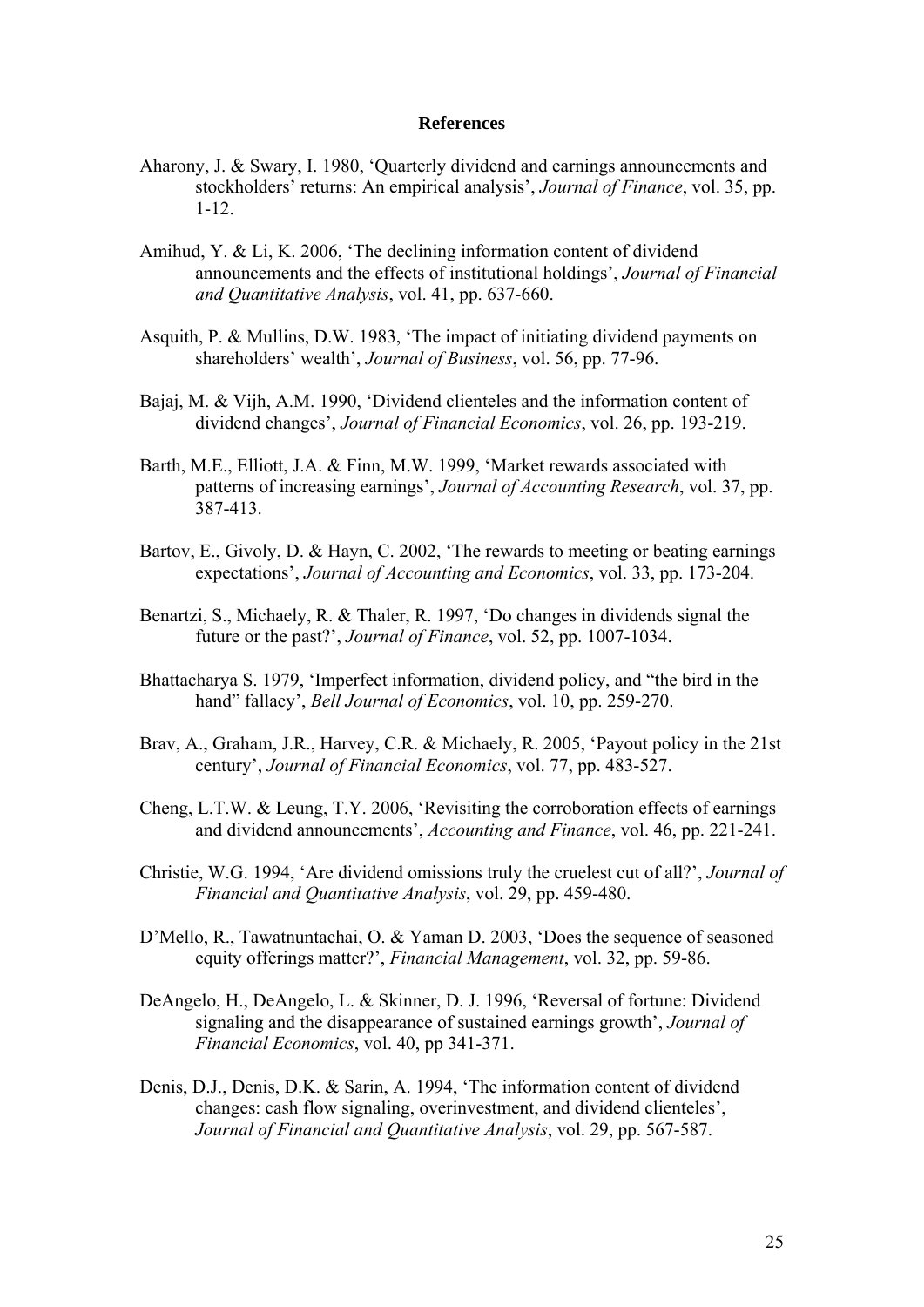- Dielman, T.E. & Oppenheimer, H.R. 1984, 'An examination of investor behavior during periods of large dividend changes', *Journal of Financial and Quantitative Analysis*, vol. 19, pp. 197-216.
- Dhillon, U.S. & Johnson, H. 1994, 'The effect of dividend changes on stock and bond prices', *Journal of Finance*, vol. 49, pp. 281-289.
- Eades, K.M., Hess, P.J. & Kim, E.H. 1985, 'Market rationality and dividend announcements', *Journal of Financial Economics*, vol. 14, pp. 581-604.
- Easton, S. 1991, 'Earnings and dividends: Is there an interaction effect?', *Journal of Business, Finance & Accounting*, vol. 18, pp. 255-266.
- Elliott, J.A. & Hanna, J.D. 1996, 'Repeated accounting write-offs and the information content of earnings', *Journal of Accounting Research*, vol. 34, pp. 135-155.
- Ghosh, C. & Woolridge, J.R. 1988, 'An analysis of shareholder reaction to dividend cuts and omissions', *Journal of Financial Research*, vol. 11, pp. 281-294.
- Gong, G. 2005, 'Consistent earnings surprises and behavioral biases in analyst forecasts', Working paper. Henry B. Tipple College of Business, Iowa City.
- Graham, J.R., Koski, J.L. & Loewenstein, U. 2006, 'Information flow and liquidity around anticipated and unanticipated dividend announcements', *Journal of Business*, vol. 79, pp 2301-2336.
- Grullon, G., Michaely, R., Benartzi, S. & Thaler, R.H. 2005, 'Dividend changes do not signal changes in future profitability', *Journal of Business*, vol. 78, pp. 1659-1682.
- Grullon, G., Michaely, R. & Swaminathan, B. 2002, 'Are dividend changes a sign of firm maturity?', *Journal of Business*, vol. 75, pp 387-424.
- Handjinicolaou, G. & Kalay, A. 1984, 'Wealth redistributions or changes in firm value: An analysis of returns to bondholders and stockholders around dividend announcements', *Journal of Financial Economics*, vol. 13, pp. 35-63.
- Healy, P.M. & Palepu, K.G. 1988, 'Earnings information conveyed by dividend initiations and omissions', *Journal of Financial Economics*, vol. 21, pp. 149- 175.
- Huang, G., Liano, K., Manakyan, H. & Pan, M. 2008, 'The information content of multiple stock splits', *Financial Review*, vol. 43, pp. 543-567.
- Iqbal, A. 2008, 'The importance of the sequence in UK rights issues', *Journal of Business, Finance & Accounting*, vol. 35, pp. 150-176.
- Jensen, M. C. 1986, 'Agency costs of free cash flow, corporate finance, and takeovers', *American Economic Review*, vol. 76, pp. 323-329.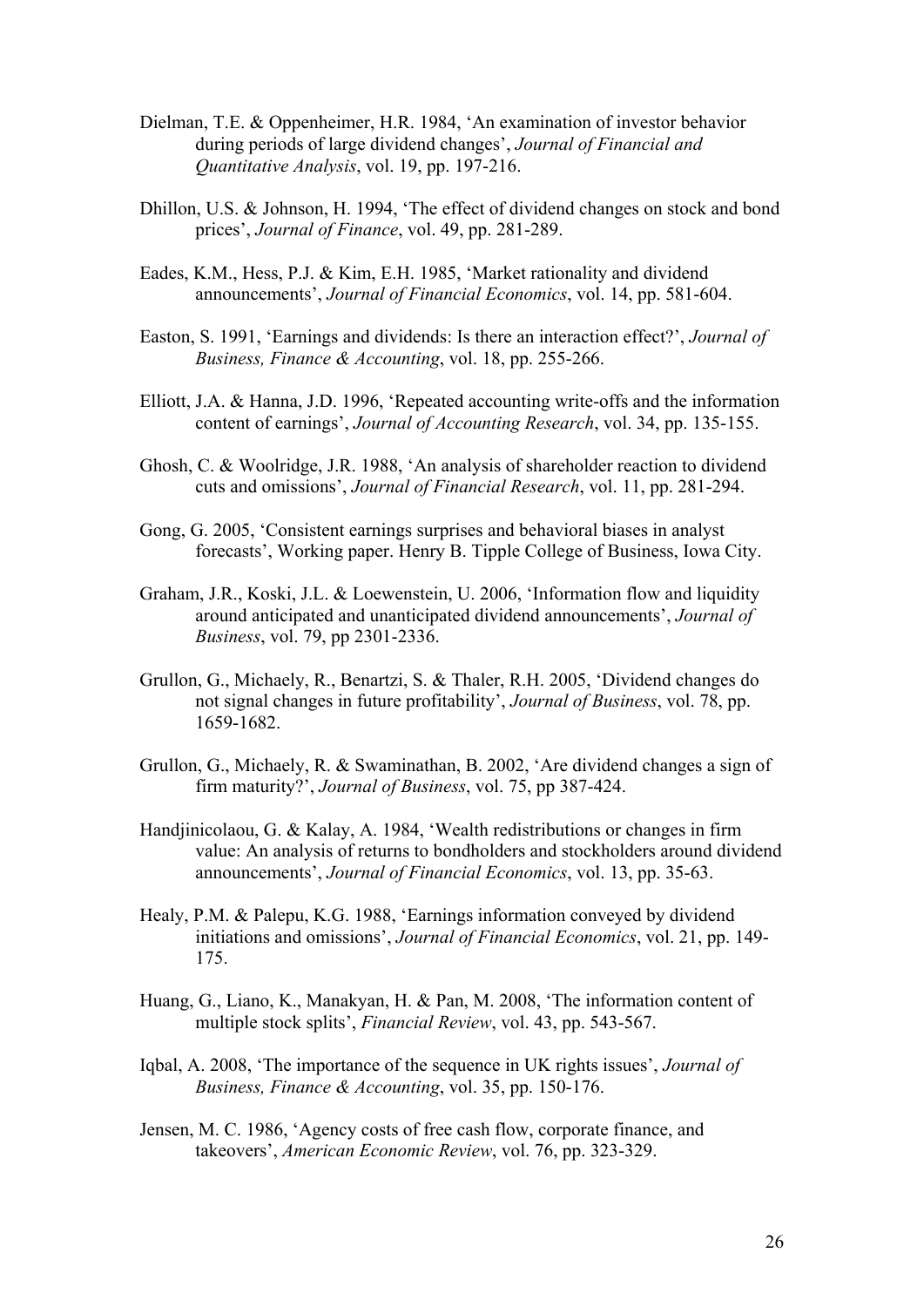- John, K. & Williams, J. 1985, 'Dividends, dilution, and taxes: A signaling equilibrium', *Journal of Finance*, vol. 40, pp. 1053-1070.
- Kane, A., Lee, Y.K. & Marcus, A. 1984, 'Earnings and Dividend Announcements: Is there a corroboration effect?', *Journal of Finance*, vol. 39, pp. 1091-1099.
- Kasznik, R. & McNichols, M.F. 2002, 'Does meeting earnings expectations matter? Evidence from analyst forecast revisions and share prices', *Journal of Accounting Research*, vol. 40, pp 727-759.
- Lang, L.H.P. & Litzenberger, R.H. 1989, 'Dividend Announcements: Cash flow signaling vs. Free cash flow hypothesis?', *Journal of Financial Economics*, vol. 24, pp. 181-191.
- Li, W. & Lie, E. 2006, 'Dividend changes and catering incentives', *Journal of Financial Economics*, vol. 80, pp. 293-308.
- Lintner, J. 1956, 'Distribution of incomes of corporations among dividends, retained earnings, and taxes', *American Economic Review*, vol. 46, pp. 97-113.
- Michaely, R., Thaler, R.H. & Womack, K.L. 1995, 'Price reactions to dividend initiations and omissions: overreaction or drift?', *Journal of Finance*, vol. 50, pp. 573-608.
- Miller, M.H. & Modigliani, F. 1961, 'Dividend policy, growth, and the valuation of shares', *Journal of Business*, vol. 34, pp. 411-433.
- Miller, M.H. & Rock, K. 1985, 'Dividend policy under asymmetric information', *Journal of Finance*, vol. 40, pp. 1031-1051.
- Myers, J.N., Myers, L.A. & Skinner, D.J. 2007, 'Earnings momentum and earnings management', *Journal of Accounting, Auditing & Finance*, vol. 22, pp. 249- 284.
- Nissim, D. & Ziv, A. 2001, 'Dividend changes and future profitability', *Journal of Finance*, vol. 56, pp. 2111-2133.
- Patell, J.M. 1976, 'Corporate forecasts of earnings per share and stock price behavior: Empirical tests', *Journal of Accounting Research*, vol. 14, pp. 246-276.
- Pettit, R.R. 1972, 'Dividend announcements, security performance, and capital market efficiency', *Journal of Finance*, vol. 27, pp. 993-1007.
- Pilotte, E. & Manuel, T. 1996, 'The market's response to recurring events: The case of stock splits', *Journal of Financial Economics*, vol. 41, pp. 111-127.
- Watts, R. 1973, 'The information content of dividends', *Journal of Business*, vol. 46, pp. 191-211.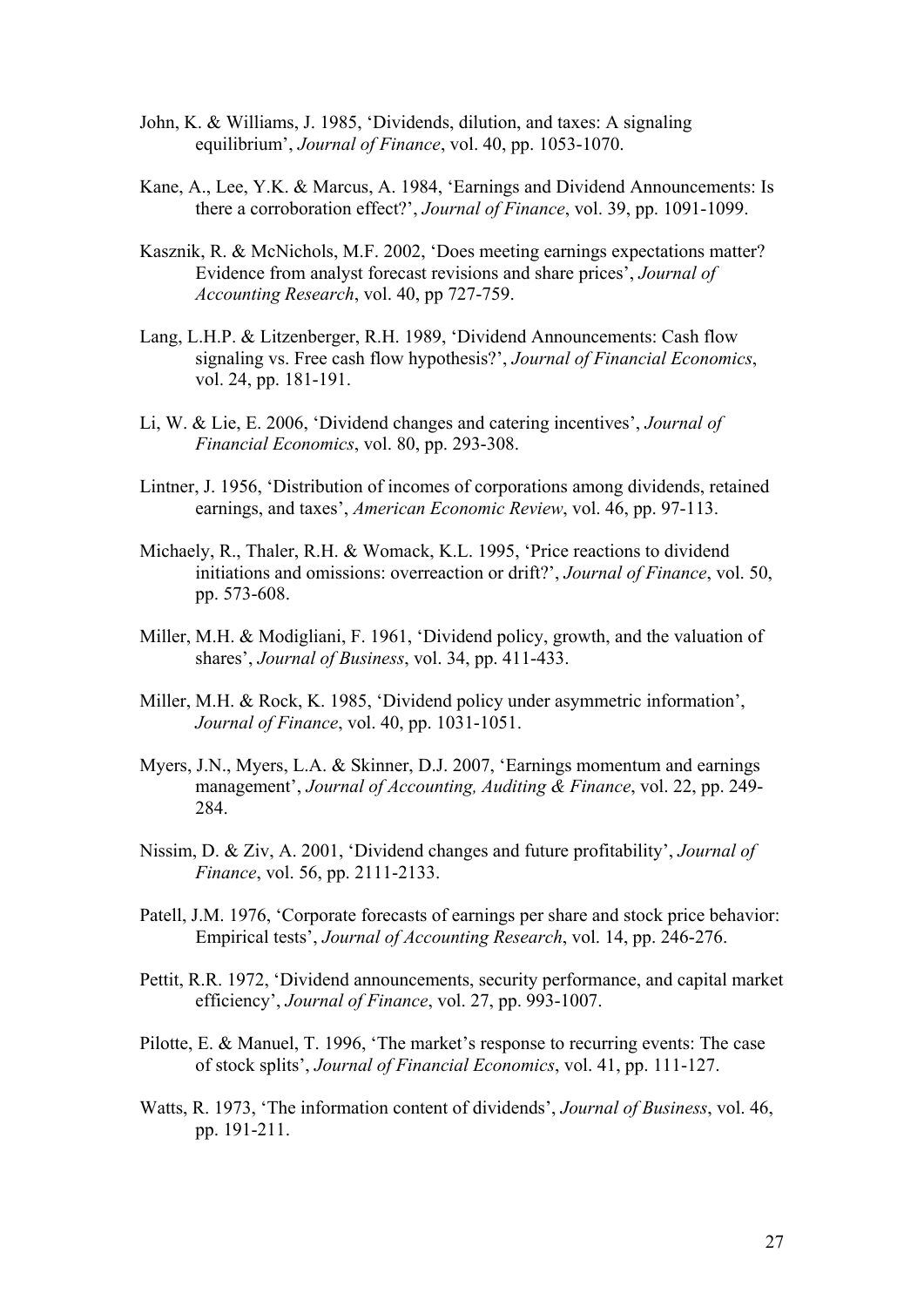- Woolridge, J.R. 1983, 'Dividend changes and security prices', *Journal of Finance*, vol. 38, pp. 1607-1615.
- Yoon, P.S. & Starks, L.T. 1995, 'Signaling, investment opportunities, and dividend announcements', *Review of Financial Studies*, vol. 8, pp. 995-1018.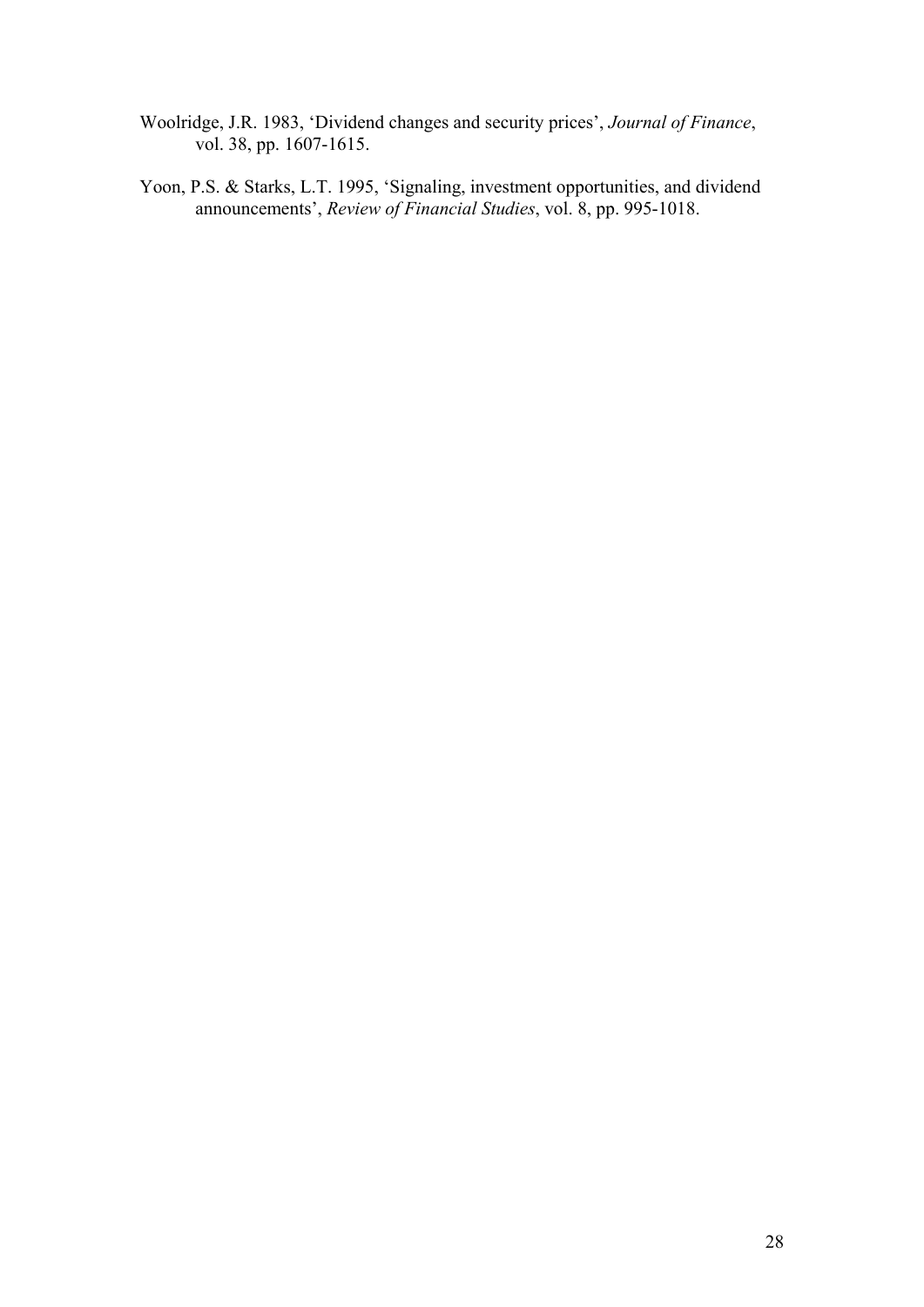# **Figure I Proportion of firms that increase the dividend by one additional year**

The figure shows the ratio of the number of dividend increases for 2000 to 2006 in each dividendincrease-number category to the number of dividend increases for 1999 to 2005 in the preceding dividend-increase-number category for each progression category. The proportions are calculated using the figures reported in Table I but for each progression category *t*-to-*t+1* the number of increases in 1999 for string length *t+1* and the number of increases in 2006 for string length *t* are excluded. This adjustment is required to ensure a reliable measure of the proportion of firms that progress because the number of increases in 1998 for year *t* and the number of increases in 2007 for year *t+1* is unknown.

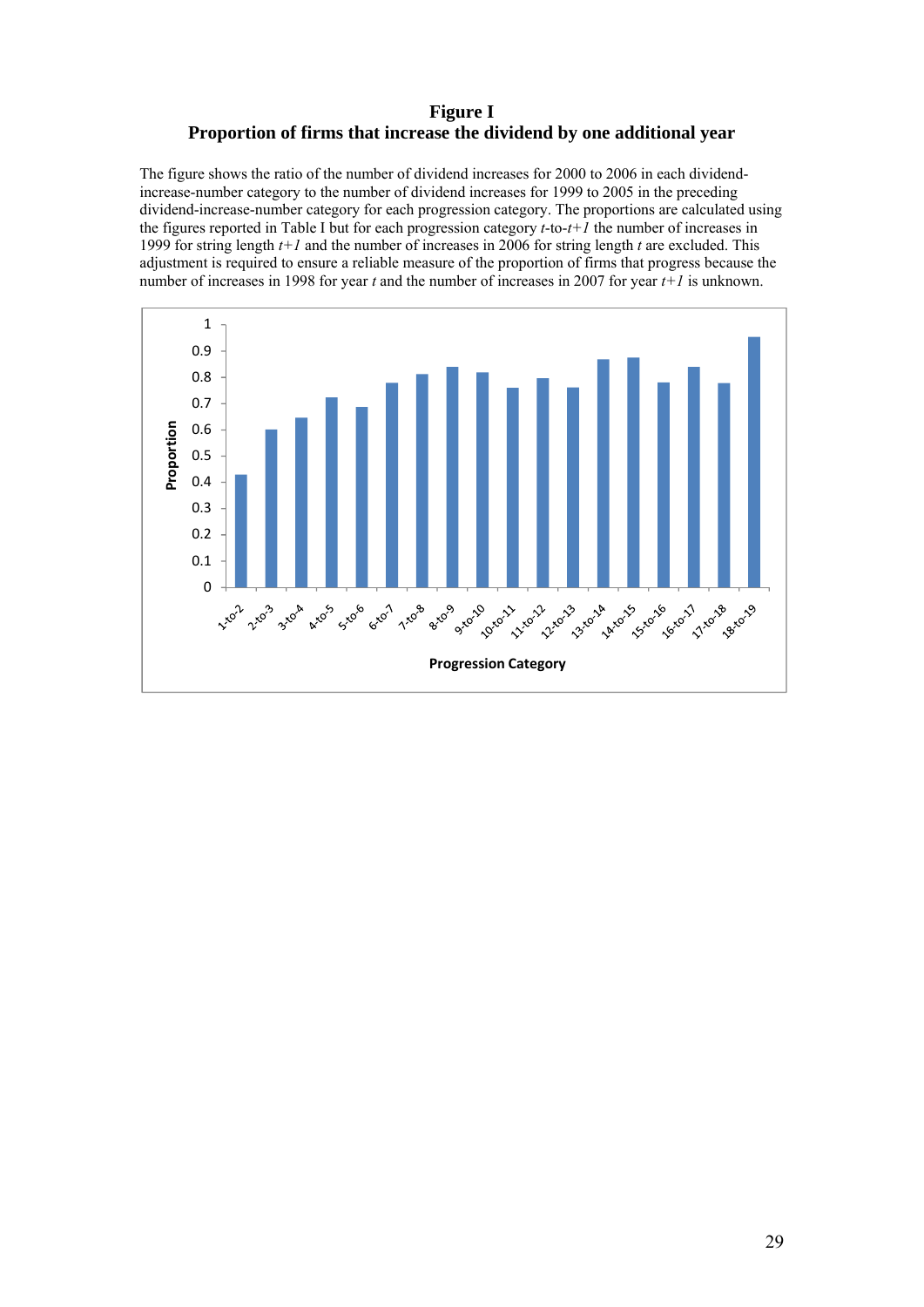#### **Table I**

# **Distribution of Number of Years of Increases by Announcement Year**

This table reports the distribution of dividend increases classified by the number of years of consecutive once-a-year increases and announcement year for a sample of dividend increases occurring between 1999 and 2006. Inclusion in the sample requires that year *t+1* contains one dividend increase only, the dividends between the increase in year *t* and before the increase in year *t+1* and all equal, and any two dividends must be declared within 150 days of each other.

|              | Announcement Year |      |                |                |                |      |      |          |              |
|--------------|-------------------|------|----------------|----------------|----------------|------|------|----------|--------------|
| Years of     | 1999              | 2000 | 2001           | 2002           | 2003           | 2004 | 2005 | 2006     | <b>TOTAL</b> |
| Consecutive  |                   |      |                |                |                |      |      |          |              |
| Increases    |                   |      |                |                |                |      |      |          |              |
| I.           | 234               | 214  | 202            | 224            | 267            | 307  | 302  | 219      | 1969         |
| 2            | 104               | 78   | 72             | 87             | 112            | 125  | 138  | 140      | 856          |
| 3            | 71                | 56   | 36             | 45             | 58             | 62   | 91   | 83       | 502          |
| 4            | 51                | 40   | 28             | 28             | 34             | 34   | 49   | 58       | 322          |
| 5            | 39                | 33   | 23             | 22             | 22             | 24   | 32   | 35       | 230          |
| 6            | 24                | 27   | 21             | 17             | 17             | 15   | 15   | 22       | 158          |
| 7            | 21                | 17   | 23             | 16             | 13             | 17   | 10   | 10       | 127          |
| $8\,$        | 19                | 14   | 16             | 21             | 12             | 9    | 15   | 8        | 114          |
| 9            | 16                | 17   | 11             | 13             | 19             | 11   | 7    | 11       | 105          |
| 10           | 3                 | 15   | 12             | 11             | 12             | 12   | 10   | 5        | 80           |
| 11           | $\overline{4}$    | 2    | 10             | 10             | 10             | 9    | 9    | 7        | 61           |
| 12           | 7                 | 3    | $\overline{2}$ | $8\,$          | $8\,$          | 7    | 7    | 8        | 50           |
| 13           | 11                | 3    | $\overline{2}$ | 1              | 8              | 7    | 6    | 5        | 43           |
| 14           | 12                | 10   | $\mathfrak{Z}$ | 1              |                | 6    | 7    | 5        | 45           |
| 15           | 4                 | 10   | 7              | 3              |                | 1    | 6    | 7        | 39           |
| 16           | 5                 | 3    | 7              | 7              |                |      | 1    | 5        | 30           |
| 17           | 7                 | 4    | $\overline{c}$ | 6              | 6              | 1    |      |          | 28           |
| 18           | $\overline{2}$    | 6    | $\overline{3}$ | $\overline{c}$ | 5              | 3    |      | 1        | 23           |
| 19           | 1                 | 2    | 6              | 3              | $\overline{2}$ | 5    | 3    | $\theta$ | 22           |
| $20+$        | 15                | 15   | 14             | 18             | 20             | 19   | 21   | 22       | 144          |
| <b>TOTAL</b> | 650               | 569  | 500            | 543            | 628            | 675  | 731  | 652      | 4948         |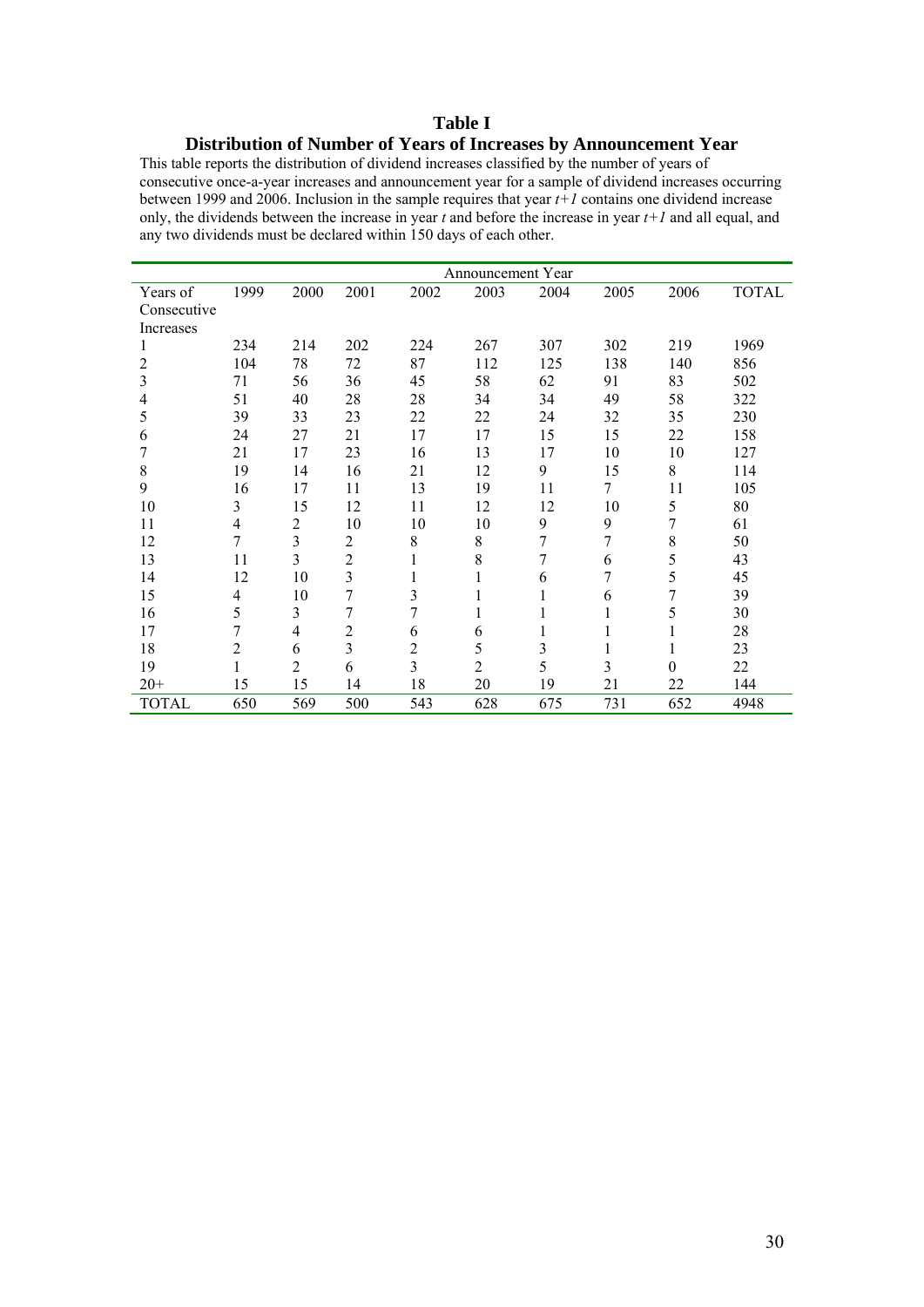## **Table II Summary Statistics for Initial Sample**

The table reports the mean and median values for four firm-specific variables for a sample of 4,717 dividend increases with a declaration date between January 1, 1999 and December 31, 2006. Strings of twenty or more consecutive dividend increases are combined in a single category labeled '20+'. The total sample size of 4,948 in Table I is greater than the total of 4,717 here because of missing financial data in the CRSP/Compustat Merged Database. Six observations with abnormally large percentage changes as a result of CRSP recording errors are also excluded.

|                         |                  |       | Market cap |      | Market-to-book |      | Leverage ratio |       | Dividend change |
|-------------------------|------------------|-------|------------|------|----------------|------|----------------|-------|-----------------|
| Years of                | $\boldsymbol{n}$ | Mean  | Median     | Mean | Median         | Mean | Median         | Mean  | Median          |
| Consecutive             |                  |       |            |      |                |      |                |       |                 |
| Increases               |                  |       |            |      |                |      |                |       |                 |
| 1                       | 1820             | 4871  | 467        | 2.51 | 1.86           | 0.30 | 0.26           | 0.288 | 0.167           |
| $\overline{c}$          | 821              | 5665  | 612        | 2.66 | 1.93           | 0.31 | 0.27           | 0.204 | 0.143           |
| $\overline{\mathbf{3}}$ | 487              | 5529  | 653        | 2.50 | 2.00           | 0.31 | 0.28           | 0.182 | 0.125           |
| 4                       | 318              | 7379  | 671        | 2.57 | 2.02           | 0.32 | 0.28           | 0.152 | 0.116           |
| 5                       | 228              | 6322  | 550        | 2.53 | 1.98           | 0.33 | 0.31           | 0.126 | 0.100           |
| 6                       | 156              | 5909  | 531        | 2.41 | 1.94           | 0.36 | 0.33           | 0.125 | 0.100           |
| 7                       | 126              | 6926  | 644        | 2.53 | 1.92           | 0.34 | 0.32           | 0.115 | 0.100           |
| 8                       | 112              | 5947  | 1004       | 2.94 | 2.16           | 0.31 | 0.25           | 0.116 | 0.098           |
| 9                       | 102              | 6606  | 1243       | 3.28 | 2.15           | 0.32 | 0.29           | 0.143 | 0.091           |
| 10                      | 76               | 7974  | 1566       | 3.12 | 2.36           | 0.30 | 0.27           | 0.107 | 0.083           |
| 11                      | 58               | 7280  | 1464       | 2.98 | 2.31           | 0.27 | 0.22           | 0.112 | 0.098           |
| 12                      | 48               | 11310 | 1943       | 3.74 | 2.51           | 0.26 | 0.19           | 0.131 | 0.100           |
| 13                      | 40               | 11747 | 1739       | 3.42 | 2.26           | 0.24 | 0.15           | 0.092 | 0.080           |
| 14                      | 43               | 10110 | 2120       | 4.19 | 2.20           | 0.25 | 0.21           | 0.117 | 0.067           |
| 15                      | 37               | 13734 | 2687       | 3.42 | 2.11           | 0.25 | 0.20           | 0.080 | 0.069           |
| 16                      | 29               | 18328 | 2979       | 3.27 | 2.32           | 0.23 | 0.18           | 0.098 | 0.067           |
| 17                      | 27               | 16830 | 1631       | 2.48 | 1.96           | 0.24 | 0.18           | 0.061 | 0.048           |
| 18                      | 23               | 11414 | 1955       | 2.53 | 2.17           | 0.27 | 0.28           | 0.072 | 0.050           |
| 19                      | 22               | 7138  | 2245       | 2.47 | 2.25           | 0.29 | 0.26           | 0.065 | 0.047           |
| $20+$                   | 144              | 16183 | 3660       | 3.51 | 2.44           | 0.21 | 0.17           | 0.083 | 0.056           |
| Total                   | 4717             | 6329  | 695        | 2.66 | 1.96           | 0.30 | 0.27           | 0.206 | 0.120           |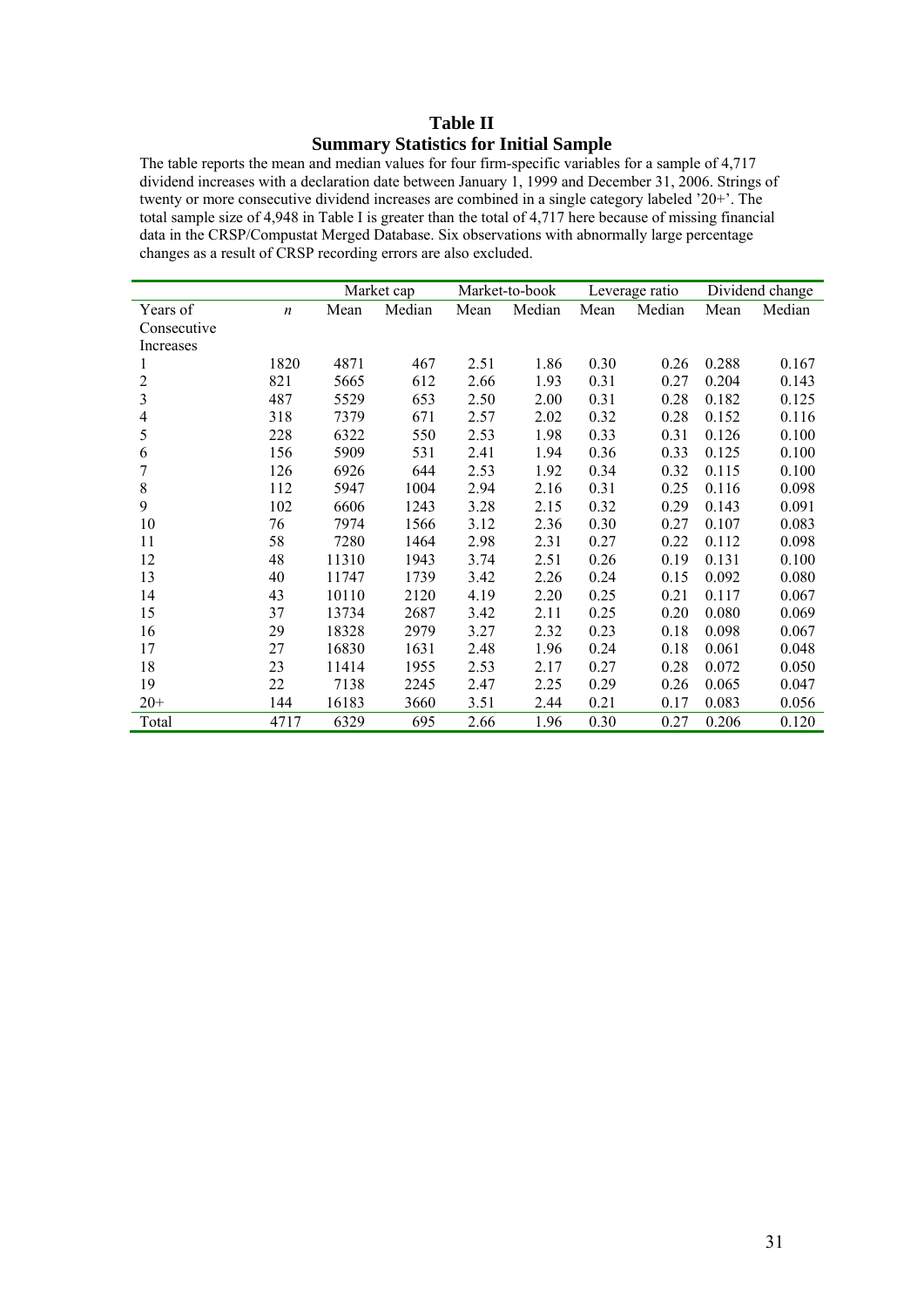## **Table III Sample Distribution by Year and Dividend Increase Number**

This table contains the number of dividend increases announcements classified by the announcement year and the dividend increase number for a sample of 1,584 quarterly dividend increases announced by US firms between January 1, 1999 and December 31, 2006. Strings of ten or more consecutive annual dividend increases are combined in a single category labeled '10+'.

| Years of<br>Consecutive<br>Increases | 1999  | 2000  | 2001  | 2002  | 2003  | 2004  | 2005  | 2006  | Total  | $%$ of<br>Total |
|--------------------------------------|-------|-------|-------|-------|-------|-------|-------|-------|--------|-----------------|
|                                      | 65    | 79    | 59    | 78    | 85    | 83    | 93    | 65    | 607    | 38.3%           |
|                                      | 31    | 30    | 34    | 31    | 36    | 34    | 43    | 40    | 279    | 17.6%           |
|                                      | 29    | 19    | 12    | 21    | 18    | 20    | 22    | 18    | 159    | 10.0%           |
|                                      | 23    | 15    | 11    | 8     | 13    |       | 19    | 16    | 112    | 7.1%            |
|                                      | 13    | 16    | 4     |       | 6     | 12    | 9     | 6     | 73     | 4.6%            |
| b                                    | 9     | 9     | 9     | 6     |       | 5     | 5     | 8     | 58     | 3.7%            |
|                                      |       |       | 12    |       |       |       | 6     | 4     | 51     | 3.2%            |
| 8                                    |       | 4     | 10    | 8     | 8     |       | 6     | 3     | 47     | $3.0\%$         |
| 9                                    |       | 6     | 3     | 3     |       | 4     |       |       | 32     | $2.0\%$         |
| $10+$                                | 22    | 19    | 18    | 19    | 23    | 18    | 29    | 18    | 166    | 10.5%           |
| Total                                | 207   | 204   | 172   | 188   | 206   | 191   | 233   | 183   | 1,584  | 100.0%          |
| % of Total                           | 13.1% | 12.9% | 10.9% | 11.9% | 13.0% | 12.1% | 14.7% | 11.6% | 100.0% |                 |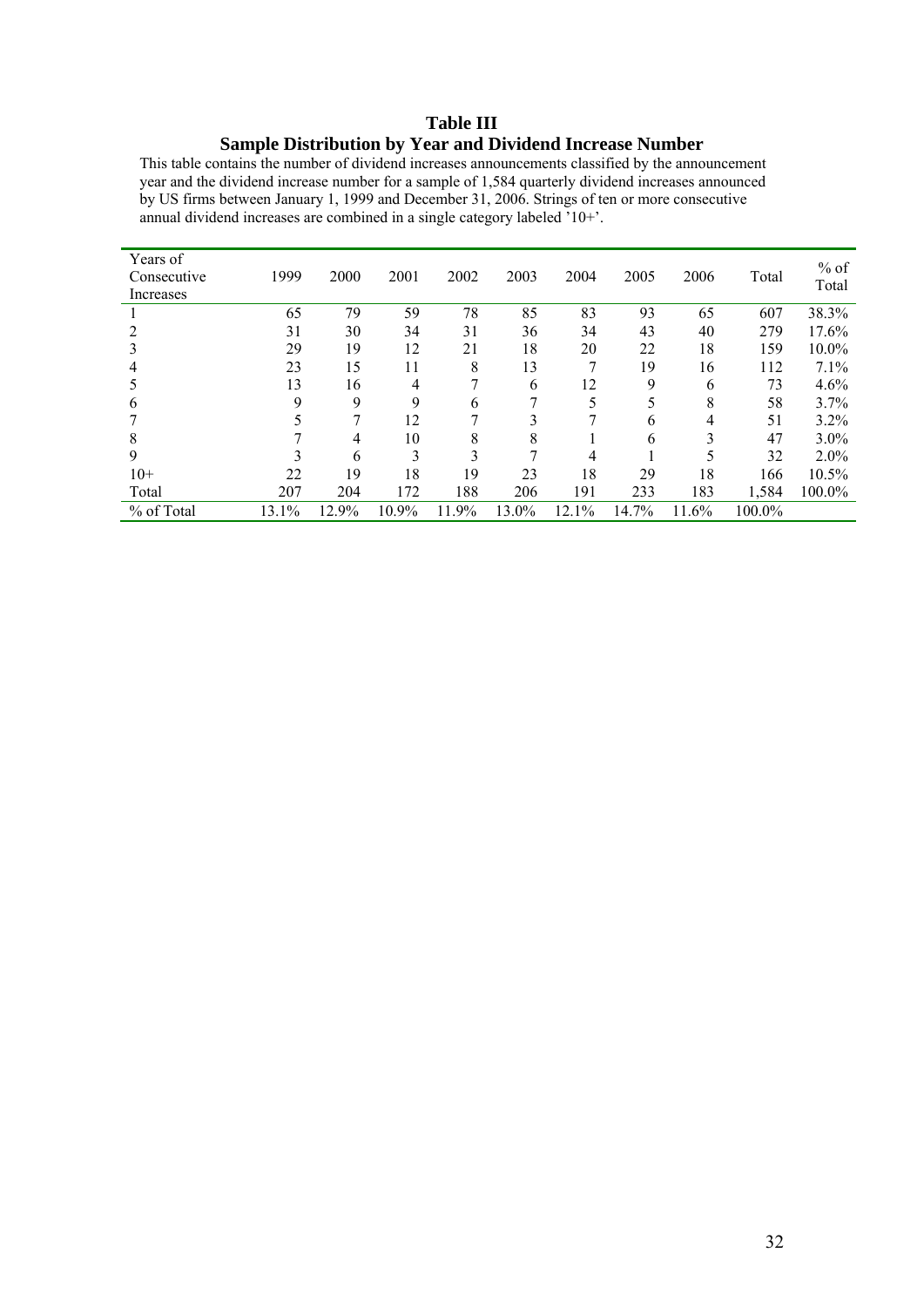### **Table IV Descriptive Statistics for Dividend Increases without Concurrent Announcements**

The table contains firm-specific descriptive statistics for four variables used in the analysis partitioned by dividend increase number for a sample 1,584 quarterly dividend increases announced by US firms between January 1, 1999 and December 31, 2006. Strings of ten or more years of consecutive singleyear dividend increases are combined in a single category labeled '10+'. Market cap is the market value of equity (in \$ millions) and is the product of the stock price and the number of shares outstanding one trading day before the dividend increase announcement date. The market-to-book ratio is the market value of equity divided by the total shareholder's equity. The leverage ratio is the ratio of total liabilities to total capital where total liabilities is measured as short-term debt plus longterm debt and total capital is total liabilities plus the market value of equity. Dividend change is the change in the dividend relative to the previous quarterly dividend. Accounting variable values are for the fiscal year end date that precedes the dividend increase announcement date by at least thirty days.

|             |                  | Market cap |        | Market-to-book |        | Leverage ratio |        | Dividend change |        |
|-------------|------------------|------------|--------|----------------|--------|----------------|--------|-----------------|--------|
| Years of    |                  |            |        |                |        |                |        |                 |        |
| Consecutive | $\boldsymbol{n}$ | Mean       | Median | Mean           | Median | Mean           | Median | Mean            | Median |
| Increases   |                  |            |        |                |        |                |        |                 |        |
|             | 607              | 1682       | 223    | 2.24           | 1.68   | 0.30           | 0.27   | 0.260           | 0.167  |
| 2           | 279              | 2841       | 307    | 2.58           | 1.91   | 0.32           | 0.29   | 0.194           | 0.143  |
| 3           | 159              | 2006       | 336    | 2.19           | 1.81   | 0.33           | 0.34   | 0.157           | 0.111  |
| 4           | 112              | 2191       | 433    | 2.38           | 2.02   | 0.32           | 0.31   | 0.167           | 0.121  |
| 5           | 73               | 2236       | 357    | 2.49           | 1.86   | 0.36           | 0.37   | 0.099           | 0.080  |
| 6           | 58               | 2984       | 468    | 2.28           | 1.92   | 0.41           | 0.39   | 0.108           | 0.093  |
|             | 51               | 8591       | 841    | 2.45           | 1.91   | 0.32           | 0.32   | 0.100           | 0.083  |
| 8           | 47               | 6434       | 860    | 2.65           | 2.14   | 0.30           | 0.25   | 0.113           | 0.096  |
| 9           | 32               | 2548       | 455    | 2.67           | 2.09   | 0.30           | 0.26   | 0.122           | 0.086  |
| $10+$       | 166              | 4480       | 1541   | 2.92           | 1.93   | 0.25           | 0.21   | 0.084           | 0.067  |
| Total       | 1584             | 2702       | 371    | 2.42           | 1.85   | 0.31           | 0.28   | 0.188           | 0.111  |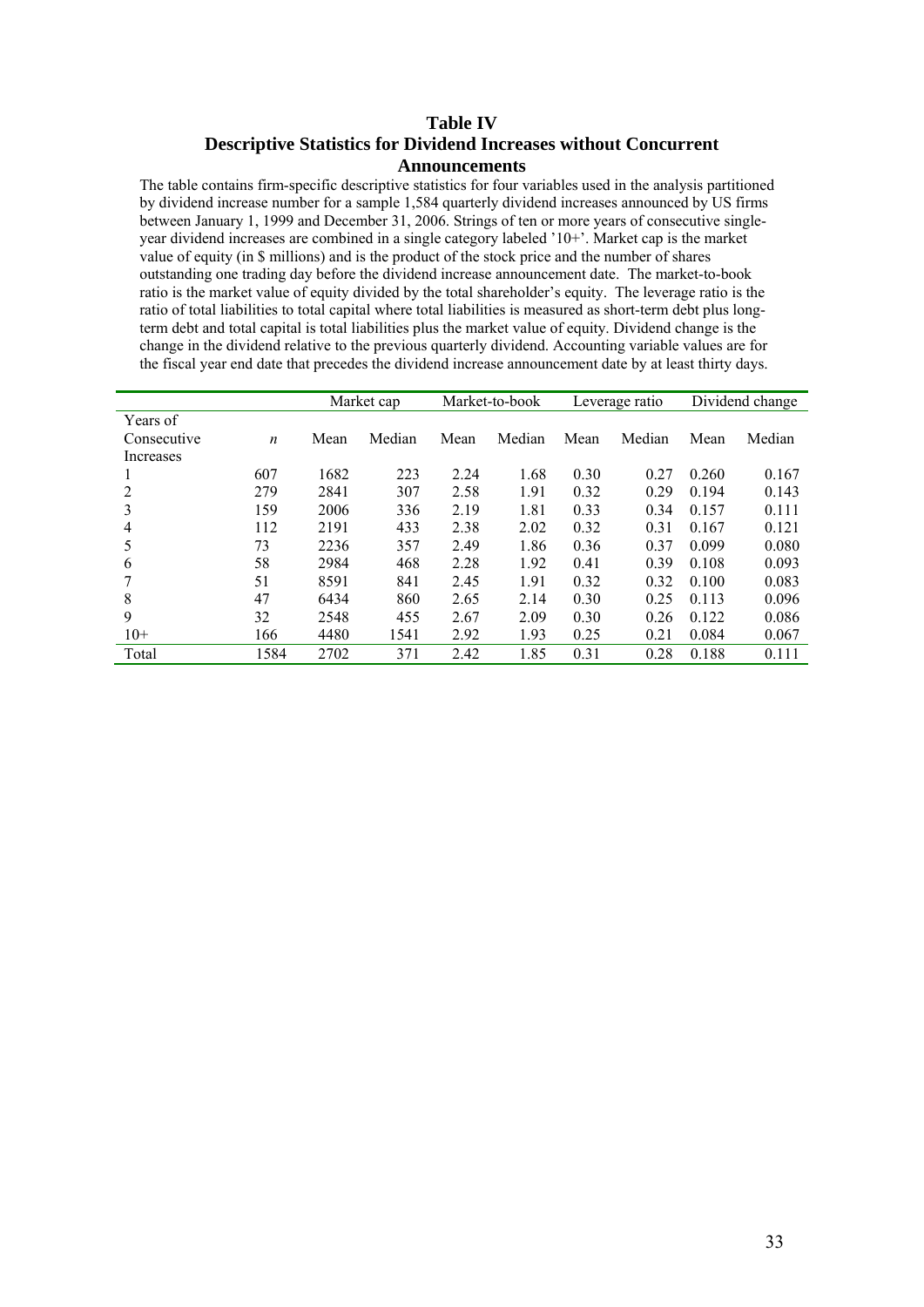## **Table V Correlation Matrix**

The table reports the correlation coefficient between each pair of variables for a sample 1,584 quarterly dividend increases announced by US firms between January 1, 1999 and December 31, 2006. CAR is the two-day cumulative market-adjusted return. Market cap is the market value of equity (in \$ millions) and is the product of the stock price and the number of shares outstanding one trading day before the dividend increase announcement date. The market-to-book ratio is the market value of equity divided by the total shareholder's equity. The leverage ratio is the ratio of total liabilities to total capital where total liabilities is measured as short-term debt plus long-term debt and total capital is total liabilities plus the market value of equity. Dividend change is the change in the dividend relative to the previous quarterly dividend. Accounting variable values are for the fiscal year end date that precedes the dividend increase announcement date by at least thirty days.

|                      | <b>CAR</b> | Market cap | Market-to-book<br>ratio | Leverage<br>ratio | Dividend change |
|----------------------|------------|------------|-------------------------|-------------------|-----------------|
| <b>CAR</b>           |            |            |                         |                   |                 |
| Market cap           | $-0.075$   |            |                         |                   |                 |
| Market-to-book ratio | 0.025      | 0.395      |                         |                   |                 |
| Leverage ratio       | $-0.039$   | $-0.285$   | $-0.369$                |                   |                 |
| Dividend change      | 0.053      | $-0.026$   | 0.066                   | $-0.058$          |                 |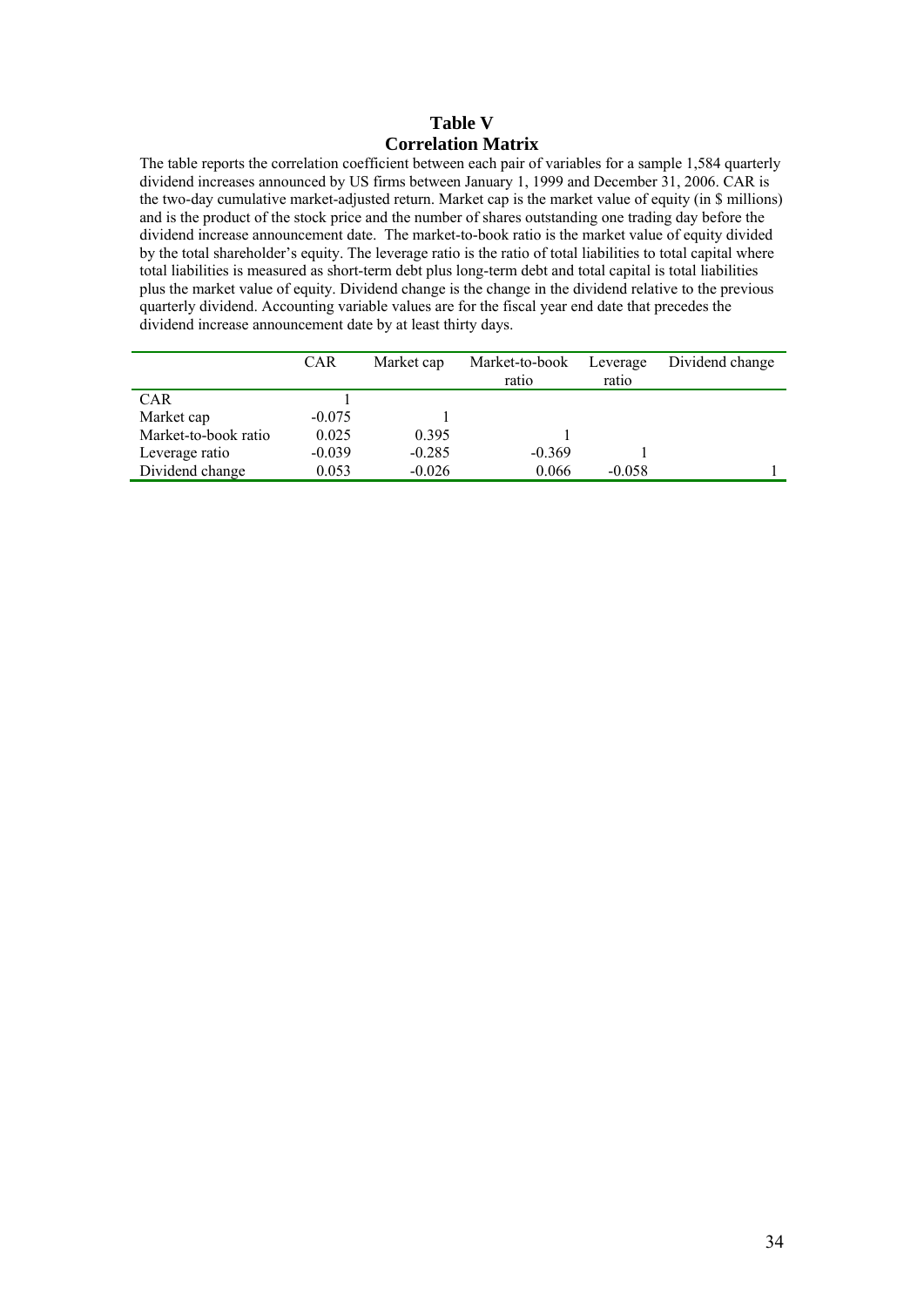## **Table VI Mean Abnormal Return**

This table reports the two-day abnormal return (expressed in percent) around the dividend increase announcement date for a sample of 1,584 dividend increase announcements with a declaration date between January 1, 1999 and December 31, 2006 classified by the number of consecutive years of single-year dividend increases. The dividend increase announcement is the only price-sensitive announcement that occurs in the five trading days on either side of the announcement date. Strings of ten or more consecutive annual dividend increases are combined in a single category labeled '10+'.

|              |      | Market-adjusted returns |             | Risk-adjusted returns |             |  |
|--------------|------|-------------------------|-------------|-----------------------|-------------|--|
| Years of     |      | $CAR[0, +1]$            | Z-statistic | $CAR[0, +1]$          | Z-statistic |  |
| Consecutive  | n    |                         |             |                       |             |  |
| Increases    |      |                         |             |                       |             |  |
|              | 607  | 0.608                   | $4.47***$   | 0.426                 | $3.59^{*}$  |  |
| 2            | 279  | 0.348                   | $1.84***$   | 0.277                 | $1.68***$   |  |
| 3            | 159  | $-0.175$                | $-0.01$     | $-0.155$              | $-0.04$     |  |
| 4            | 112  | $-0.077$                | $-0.06$     | $-0.064$              | $-0.11$     |  |
| 5            | 73   | $-0.472$                | $-0.98$     | $-0.387$              | $-0.54$     |  |
| 6            | 58   | 0.521                   | 1.22        | 0.146                 | 0.57        |  |
| 7            | 51   | 0.439                   | 0.95        | 0.237                 | 0.65        |  |
| 8            | 47   | 0.520                   | 0.98        | 0.472                 | 1.03        |  |
| 9            | 32   | 0.847                   | $1.80^{**}$ | 0.452                 | $1.62^*$    |  |
| $10+$        | 166  | $-0.078$                | $-0.35$     | $-0.065$              | $-0.22$     |  |
| <b>TOTAL</b> | 1584 | 0.307                   | $4.02***$   | 0.203                 | ***<br>3.33 |  |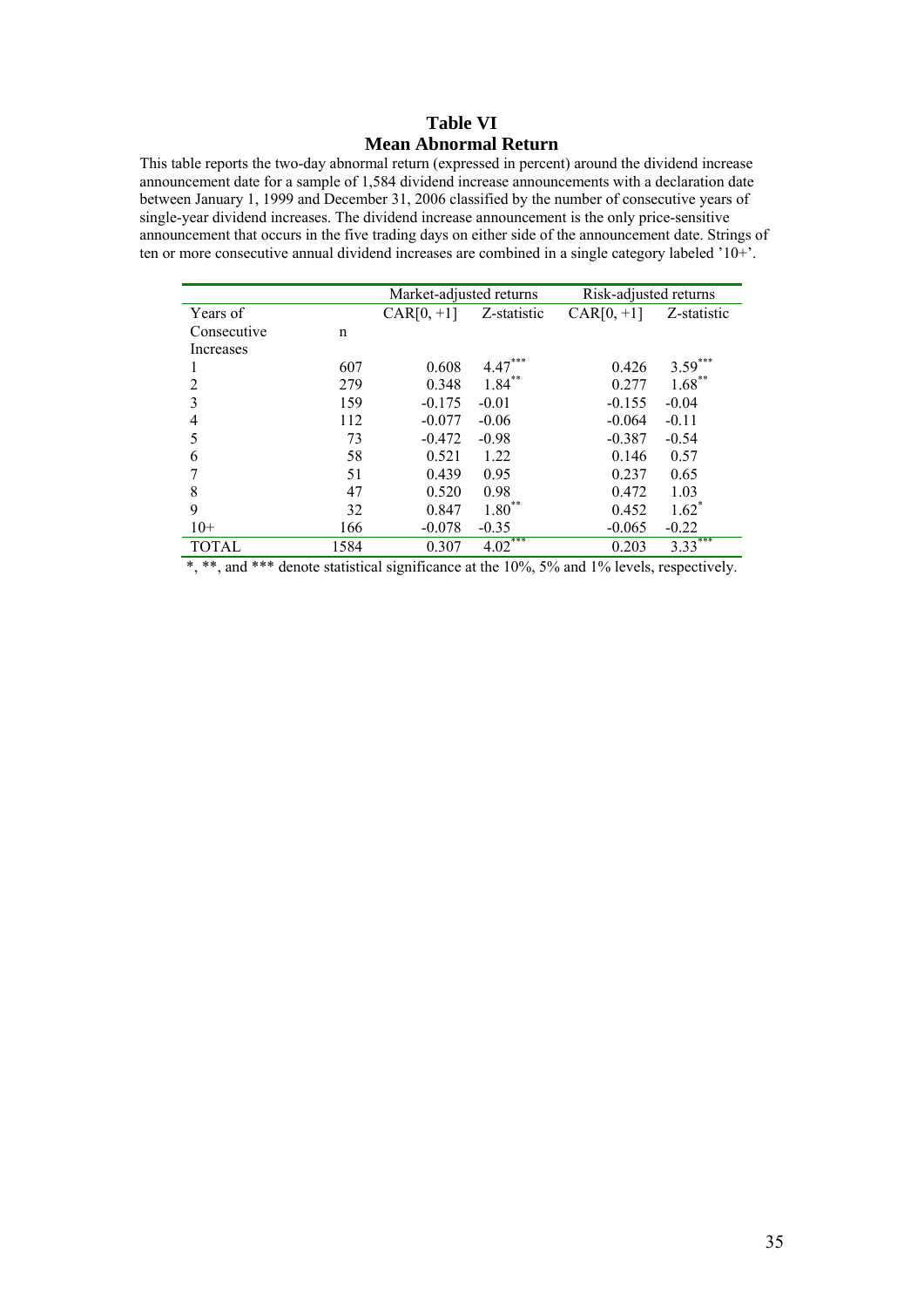## **Table VII Mean Abnormal Return by Magnitude of Dividend Increase**

This table reports the two-day market-adjusted return (CAR) (expressed in percent) around the dividend increase announcement date for a sample of dividend increase announcements with a declaration date between January 1, 1999 and December 31, 2006 classified by the number of consecutive once-a-year dividend increases. The dividend increase announcement is the only price-sensitive announcement that occurs in the five trading days either side of the announcement date. Strings of ten or more consecutive annual dividend increases are combined in a single category labeled '10+'. CHG is the change in the dividend relative to the previous quarterly dividend. Due to small numbers of observations in some cells significance levels, when appropriate, are reported only for the first four, and the tenth, consecutive once-a-year dividend increase, for each dividend change size.

| Size of the Dividend Change |     |                      |                          |            |                           |            |     |                           | $%$ of obs       |                           |               |                 |                |
|-----------------------------|-----|----------------------|--------------------------|------------|---------------------------|------------|-----|---------------------------|------------------|---------------------------|---------------|-----------------|----------------|
| Years of                    |     | $CHG < 5\%$          | $5\% \leq CHG \leq 10\%$ |            | $10\% \leq CHG \leq 15\%$ |            |     | $15\% \leq CHG \leq 20\%$ |                  | $20\% \leq CHG \leq 25\%$ |               | $CHG \geq 25\%$ | in $\geq 15\%$ |
| Consecutive                 | n   | <b>CAR</b>           | $\boldsymbol{n}$         | <b>CAR</b> | $\boldsymbol{n}$          | <b>CAR</b> | n   | <b>CAR</b>                | $\boldsymbol{n}$ | <b>CAR</b>                | n             | <b>CAR</b>      | category       |
| Increases                   |     |                      |                          |            |                           |            |     |                           |                  |                           |               |                 |                |
|                             | 58  | $-0.062$             | 107                      | 0.545      | 112                       | 0.558      | 53  | $-0.117$                  | 80               | $0.945***$                | 197           | $0.927***$      | 54.4%          |
| 2                           | 31  | 0.235                | 63                       | $-0.034$   | 57                        | 0.323      | 31  | 0.641                     | 29               | 0.614                     | 68            | 0.526           | 45.9%          |
| 3                           | 24  | $-0.075$             | 44                       | $-0.076$   | 40                        | $-0.720$   | 16  | 0.196                     | 14               | 0.470                     | 21            | $-0.170$        | 32.1%          |
| $\overline{4}$              | 19  | 0.464                | 28                       | $-0.661$   | 26                        | $-0.124$   | 7   | 1.708                     | 13               | $-1.469$                  | 19            | 0.600           | 34.8%          |
| 5                           | 17  | $-0.516$             | 25                       | $-0.493$   | 15                        | $-0.784$   | 9   | 0.407                     |                  | $-0.672$                  | $\mathcal{D}$ | $-0.925$        | 21.9%          |
| 6                           | 10  | 1.252                | 20                       | 0.728      | 17                        | $-0.620$   | 6   | 0.470                     |                  | 2.823                     |               | 1.750           | 19.0%          |
|                             | 13  | 0.629                | 19                       | 0.914      | 12                        | $-0.557$   | 2   | 0.781                     | 3                | 0.048                     | 2             | 0.919           | 13.7%          |
| 8                           | 8   | 0.366                | 19                       | 1.240      | 12                        | $-0.532$   | 3   | 1.973                     |                  | 2.877                     | 4             | $-1.113$        | 17.0%          |
| 9                           | 6   | 4.065                | 13                       | $-0.231$   | 6                         | $-0.512$   | ◠   | 2.252                     |                  | $-2.534$                  |               | .702            | 21.9%          |
| $10+$                       | 61  | $-0.072$             | 60                       | 0.105      | 30                        | $-0.495$   | 5   | $-0.091$                  |                  | $-0.390$                  |               | 0.465           | $9.0\%$        |
| Total                       | 247 | $0.184$ <sup>*</sup> | 398                      | 0.203      | 327                       | $-0.014$   | 134 | 0.349                     | 153              | $0.534$ **                | 325           | $0.727***$      | 38.6%          |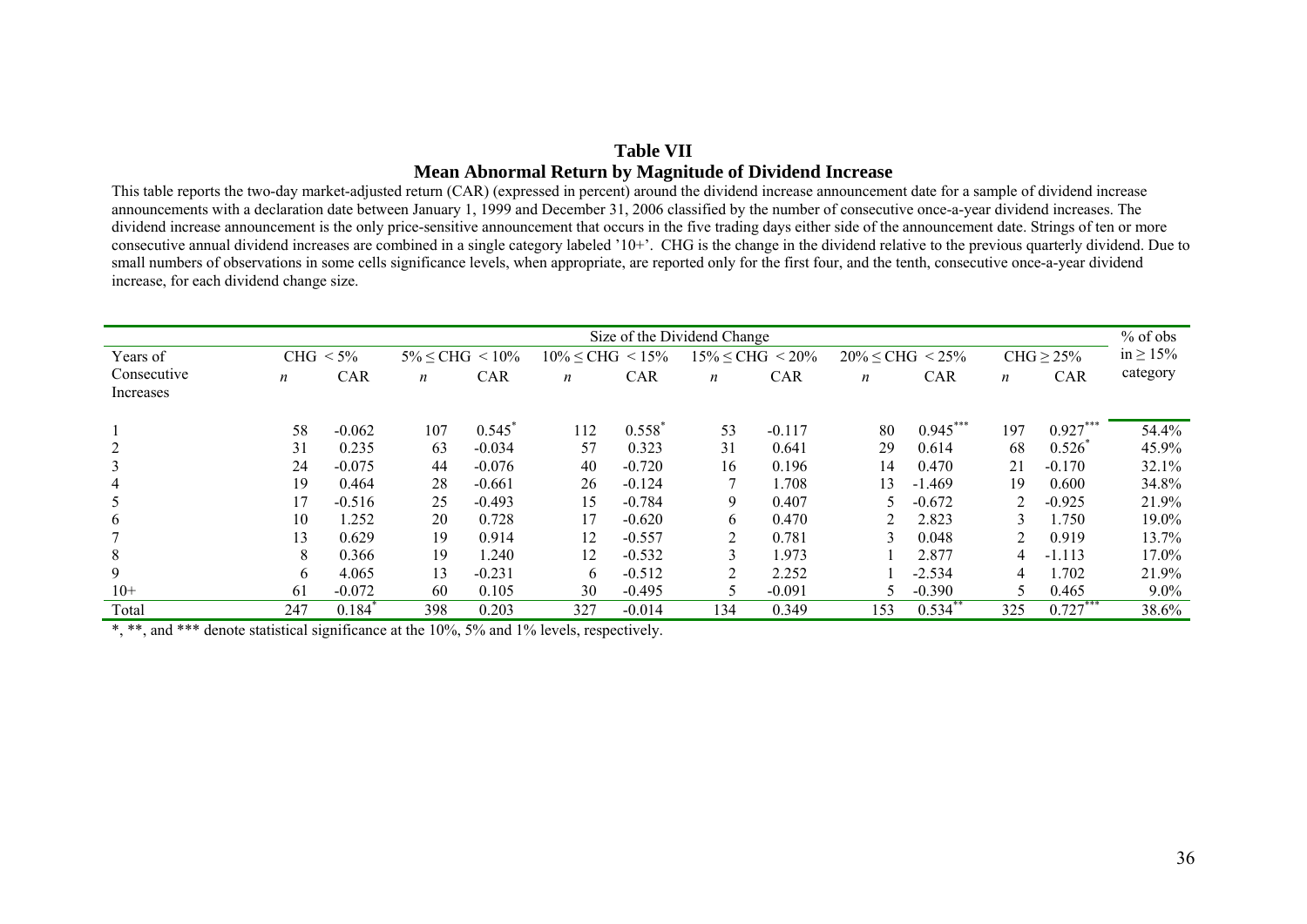#### **Table VIII Regression Results**

The table reports the results of estimating five different specifications of the equation  $CAR = \beta_0 + \beta_1 CHG + \beta_2 MVE + \beta_3 MBR + \beta_4 LVR + \sum_{i} DINUM_i$ for a sample of 1,584 dividend increases with a declaration date between January 1, 1999 and December 31, 2006. CAR is the two-day cumulative market-adjusted abnormal return, CAR[0, +1]. CHG is the dividend change calculated as the change in the dividend compared to the previous quarterly dividend. lnMVE is the natural logarithm of the market value of equity (in \$ millions) where the market value of equity (MVE) is calculated as the product of the stock price and the number of shares outstanding one trading day before the dividend increase announcement date. The leverage ratio (LVR) is calculated as total current liabilities plus total non-current liabilities divided by the sum of total current liabilities, total non-current liabilities and MVE The market-to-book ratio (MBR) is calculated as MVE divided by total shareholders' equity. DINUMi is a dummy variable that equals one if the dividend increase represents the *i*th consecutive annual increase where *i* ranges from 1 to 10+ (i.e.

ten or more) and  $DINUM<sub>5</sub>$  is the omitted dummy variable. The row headed 'R-squared' reports the

adjusted R-squared. Two-tailed t-statistics are in parentheses.

| Variable           | Model 1                | Model 2       | Model 3     | Model 4      | Model 5               |
|--------------------|------------------------|---------------|-------------|--------------|-----------------------|
| Constant           | 0.201                  | 1.732         | 0.228       | 0.455        | 1.411                 |
|                    | $(2.30)$ **            | $(3.59)$ ***  | $(2.16)$ ** | $(3.81)$ *** | $(2.18)$ **           |
| <b>CHG</b>         | 0.568                  |               |             |              | 0.326                 |
|                    | $(2.11)$ <sup>**</sup> |               |             |              | (1.18)                |
| <b>lnMVE</b>       |                        | $-0.110$      |             |              | $-0.144$              |
|                    |                        | $(-2.98)$ *** |             |              | $(-3.44)$             |
| <b>MBR</b>         |                        |               | 0.033       |              | 0.061                 |
|                    |                        |               | (1.01)      |              | $(1.66)^*$            |
| <b>LVR</b>         |                        |               |             | $-0.473$     | $-0.567$              |
|                    |                        |               |             | $(-1.54)$    | $(-1.69)^*$           |
| DINUM <sub>1</sub> |                        |               |             |              | 0.952                 |
|                    |                        |               |             |              | (2.70)                |
| DINUM <sub>2</sub> |                        |               |             |              | 0.749                 |
| DINUM <sub>3</sub> |                        |               |             |              | $(2.02)$ **<br>0.265  |
|                    |                        |               |             |              | (0.67)                |
| DINUM <sub>4</sub> |                        |               |             |              | 0.358                 |
|                    |                        |               |             |              | (0.85)                |
| DINUM <sub>6</sub> |                        |               |             |              | 1.066                 |
|                    |                        |               |             |              | $(2.16)$ <sup>*</sup> |
| DINUM <sub>7</sub> |                        |               |             |              | 0.987                 |
|                    |                        |               |             |              | $(1.92)^{*}$          |
| DINUM <sub>8</sub> |                        |               |             |              | 1.048                 |
|                    |                        |               |             |              | $(1.99)$ **           |
| DINUM <sub>9</sub> |                        |               |             |              | 1.310                 |
|                    |                        |               |             |              | $(2.20)$ **           |
| $DINUM10+$         |                        |               |             |              | 0.488                 |
|                    |                        |               |             |              | (1.23)                |
|                    |                        |               |             |              |                       |
| R-squared          | 0.002                  | 0.005         | 0.000       | 0.001        | 0.017                 |
| F-statistic        | $4.47***$              | $8.91***$     | 1.01        | 2.37         | $3.12***$             |